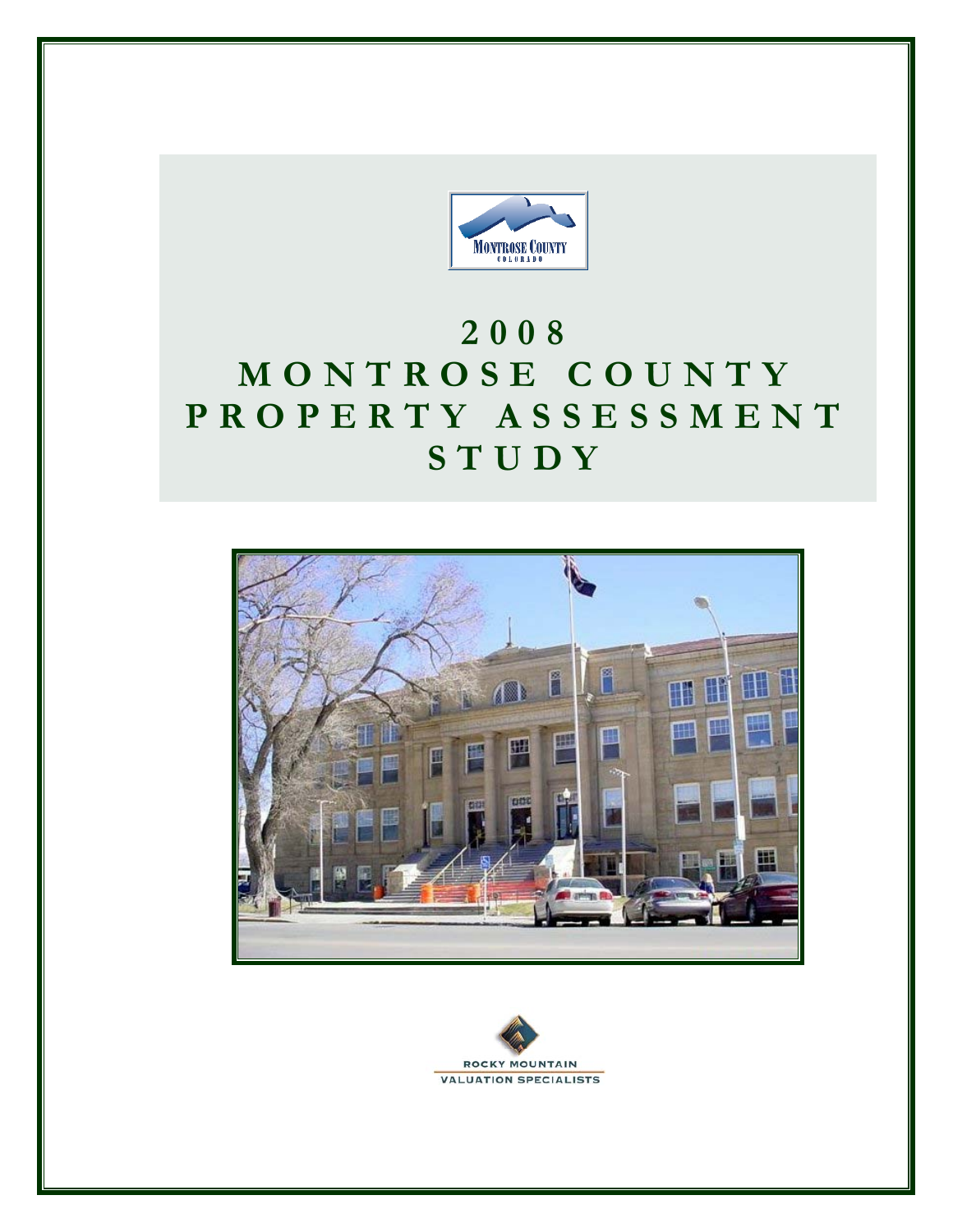

September 15, 2008

Mr. Mike Mauer Director of Research Colorado Legislative Council Room 029, State Capitol Building Denver, Colorado 80203

### **RE: Final Report for the 2008 Colorado Property Assessment Study for Colorado's sixty four counties**

Dear Mr. Mauer:

Rocky Mountain Valuation Specialists LLC is pleased to submit the Final Reports for the 2008 Colorado Property Assessment Study for all sixty four counties that make up the State of Colorado.

These reports represent the result of a two-part analysis and audit for each county: A procedural analysis and a statistical analysis.

The procedural analysis, for each county, included all classes of property and specifically looked at how the assessor developed economic areas, confirmed and qualified their sales, developed their time adjustments, and performed their periodic physical property inspections. The audit also reviewed the procedures for discovering, classifying and valuing agricultural outbuildings, discovering subdivision build-out and subdivision discounting procedures. Valuation methodology for residential properties and commercial properties was examined. Procedures for producing mines, oil and gas leaseholds and lands producing, producing coalmines, producing earth and stone products, severed mineral interests, and non-producing patented mining claims were also reviewed. Starting in 2007, procedural analyses of agricultural outbuildings were performed for each county.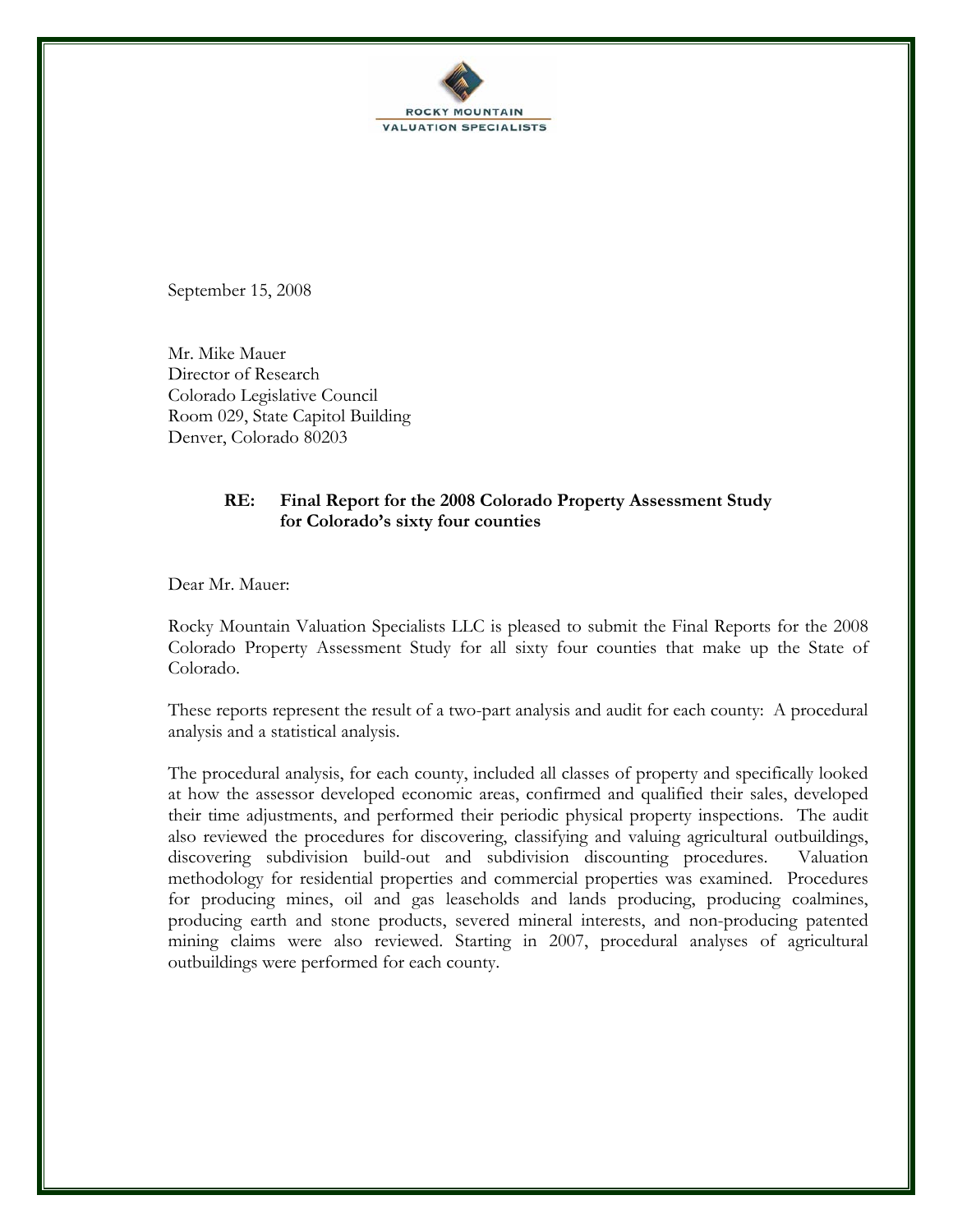

Statistical analysis was also performed, for each county, on vacant land, residential properties, commercial/industrial properties, and agricultural land. A statistical analysis was performed to check for personal property compliance on the top 11 counties: Adams, Arapahoe, Boulder, Denver, Douglas, El Paso, Jefferson, Larimer, Mesa, Pueblo, and Weld. All other counties received a procedural study.

Throughout this project RMVS has remained committed to its belief that for an ad valorem system to be successful, values must be equitable and market-driven in all parts of Colorado. Only then is the taxpayer assured of a fair property tax.

RMVS appreciates the opportunity to be of service to the State of Colorado.

fyark Pr. Juno

Mark R. Linné **MAI, CAE, ASA, CRE, FRICS** Managing Director **Rocky Mountain Valuation Specialists LLC**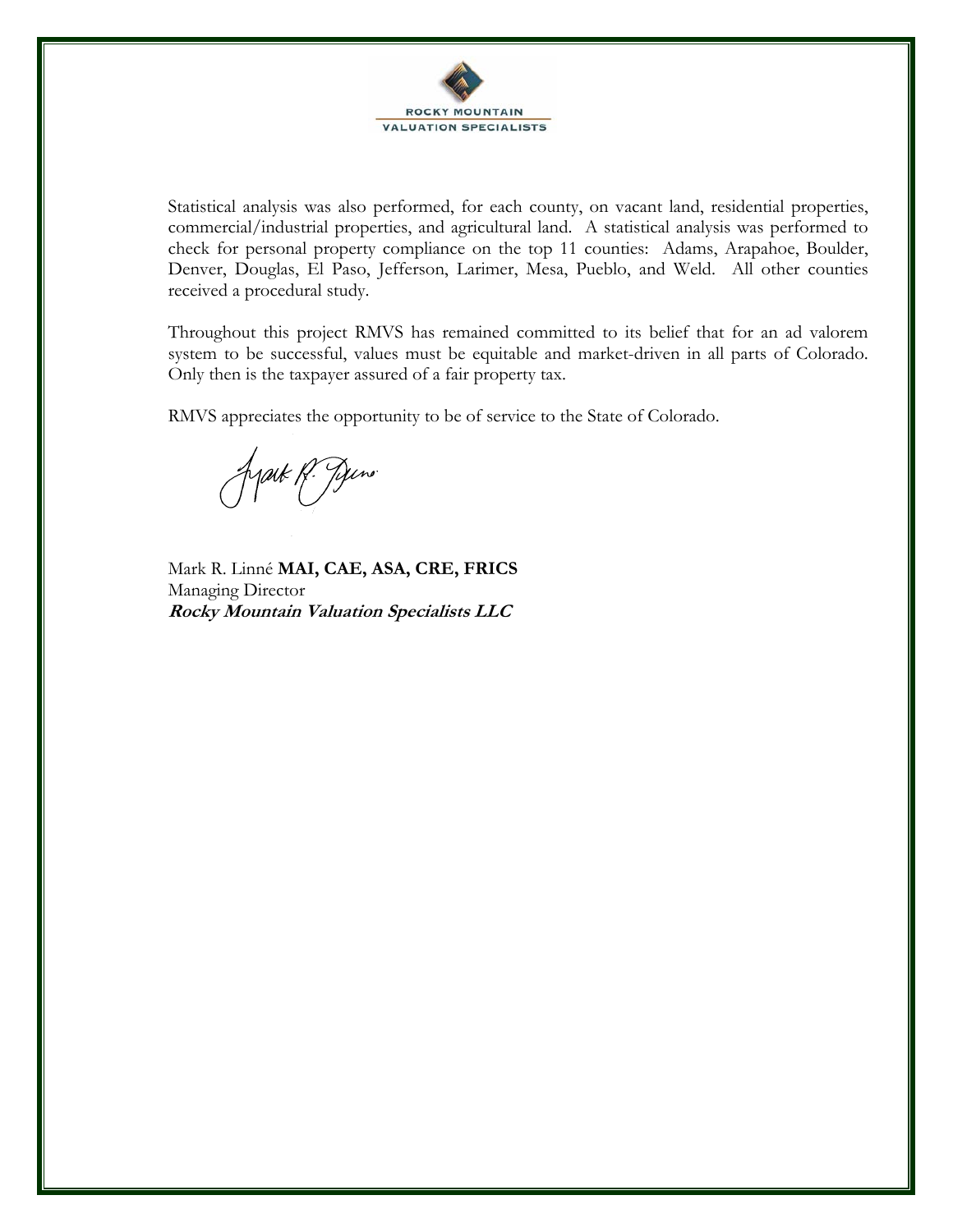

# TABLE OF CONTENTS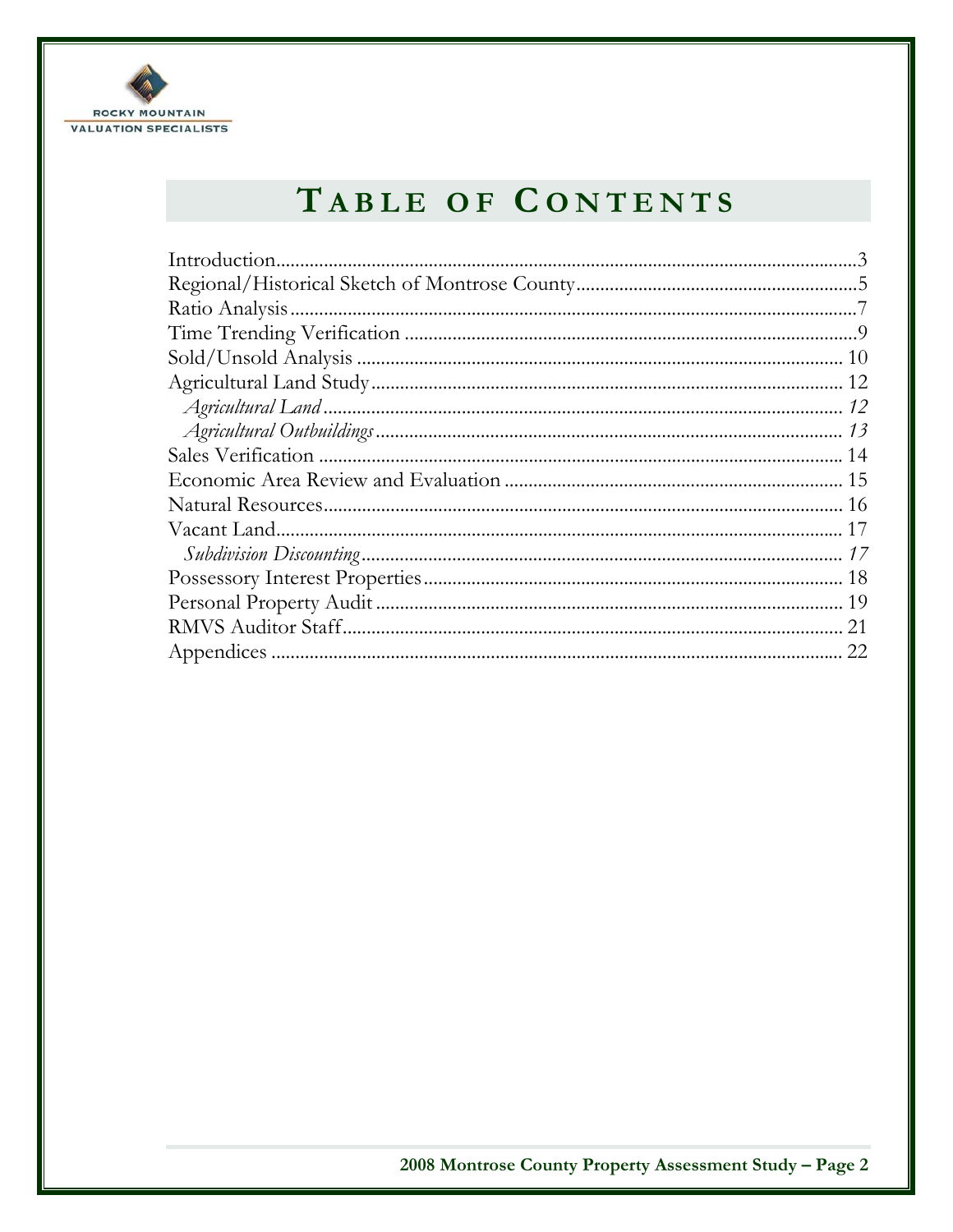

# **I NTRODUCTION**

# Colorado

The Colorado Constitution directs that each property tax levy shall be uniform upon all real and personal property not exempt from taxation. The constitution goes on to direct that the actual value of all applicable real and personal property shall be determined under general laws, which shall prescribe such methods and regulations as shall secure just and equalized valuations (Colo. Const., Art. X, Sec. 3 (1)(a)).

In order to check that all applicable property has been valued with just and equalized valuations, the Constitution states that commencing in 1983 the general assembly shall cause a valuation for assessment study to be conducted. Such study shall determine whether or not the assessor of each county has complied with the property tax provisions of this constitution and of the statutes in valuing property and has determined the actual value and valuation for assessment of each and every class of taxable real and personal property consistent with such provisions. Such study shall sample at least one percent of each and every class of taxable real and personal property in the county (Colo. Const., Art. X, Sec. 3 (2)(a)).

The State Board of Equalization (SBOE) reviews assessments for conformance to the Constitution. The SBOE will order revaluations for counties whose valuations

do not reflect the proper valuation period level of value.

C.R.S. 39-1-104  $(16)(a)(b)$  and  $(c)$  outlined how this was to be accomplished by stating that during each property tax year, the director of research of the legislative council shall contract with a private person for a valuation for assessment study to be conducted as set forth in this subsection (16). The study shall be conducted in all counties of the state to determine whether or not the assessor of each county has, in fact, used all manuals, formulas, and other directives required by law to arrive at the valuation for assessment of each and every class of real and personal property in the county. The person conducting the study shall sample each class of property in a statistically valid manner, and the aggregate of such sampling shall equal at least one percent of all properties in each county of the state. The sampling shall show that the various areas, ages of buildings, economic conditions, and uses of properties have been sampled. Such study shall be completed, and a final report of the findings and conclusions thereof shall be submitted to the state board of equalization, by September 15 of the year in which the study is conducted.

The legislative council sets forth two criteria that are the focus of the audit group:

To determine whether each county assessor is applying correctly the constitutional and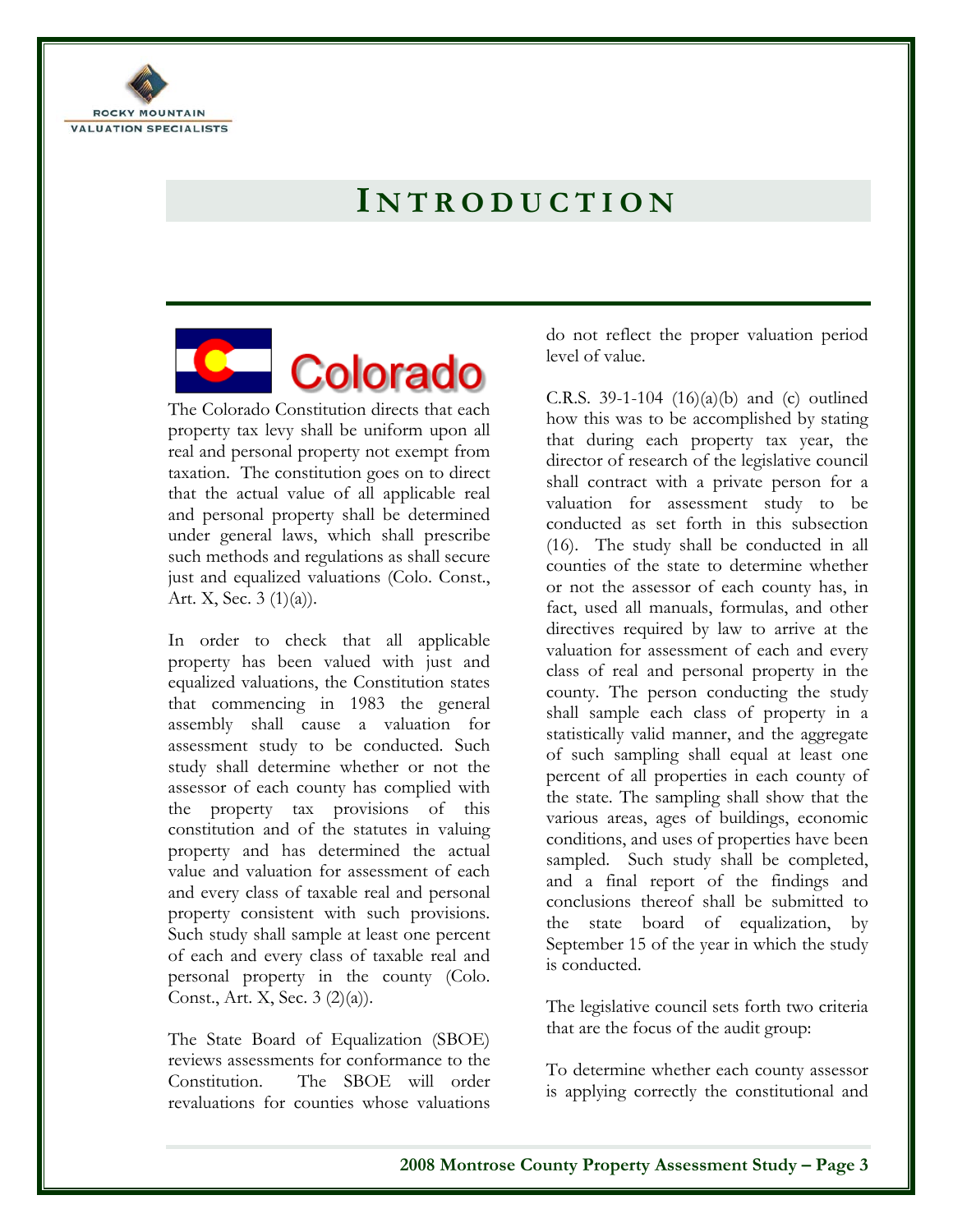

statutory provisions, compliance requirements of the State Board of Equalization, and the manuals published by the State Property Tax Administrator to arrive at the actual value of each class of property.

To determine if each assessor is applying correctly the provisions of law to the actual values when arriving at valuations for assessment of all locally valued properties subject to the property tax.

The property assessment audit conducts a two-part analysis: A procedural analysis and a statistical analysis.

The procedural analysis includes all classes of property and specifically looks at how the assessor develops economic areas, confirms and qualifies sales, and develops time adjustments. The audit also examines the procedures for adequately discovering, classifying and valuing agricultural outbuildings, discovering subdivision buildout and subdivision discounting procedures. Valuation methodology for vacant land, improved residential properties and commercial properties is examined. Procedures for producing mines, oil and gas leaseholds and lands producing, producing coal mines, producing earth and stone products, severed mineral interests and nonproducing patented mining claims are also reviewed.

Statistical analysis is performed on vacant land, residential properties, commercial industrial properties, agricultural land, and personal property. The statistical study results are compared with State Board of Equalization compliance requirements and the manuals published by the State Property Tax Administrator.

RMVS has completed the Property Assessment Study for 2008 and is pleased to report its findings for Montrose County in the following report.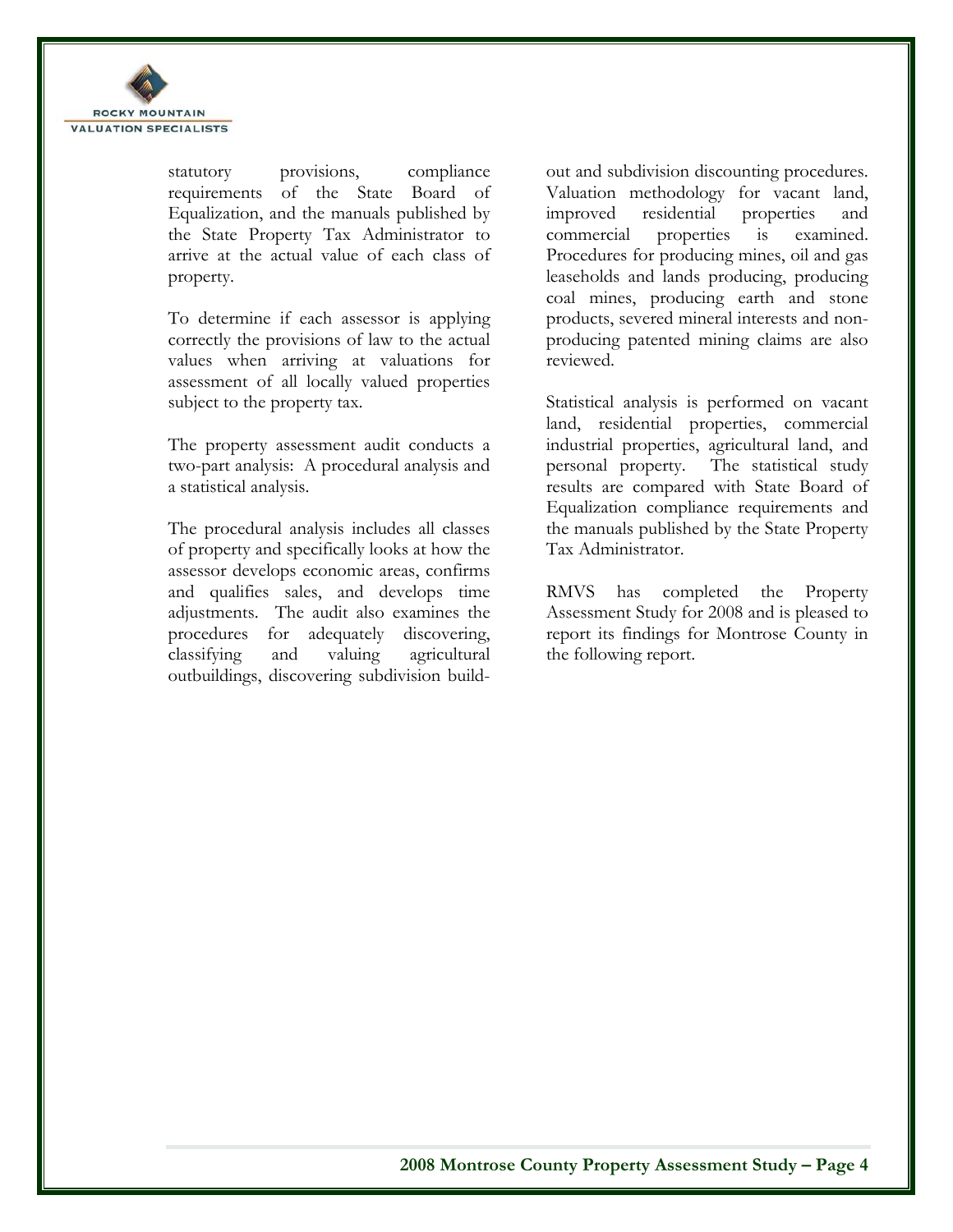

# **R EGIONAL / H ISTORICAL S KETCH OF M ONTROSE C OUNTY**

# **Regional Information**

Montrose County is located in the Western Slope region of Colorado. The Western Slope of Colorado refers to the region of the State of Colorado west of the Rocky Mountains. The region is considered the part of Colorado outside the mountains that are emptied by the Colorado River and its tributaries. The area's climate is similar to that of the Great Basin.

The Western Slope is generally much less populated than the Front Range and has only a few towns with populations over 5,000. The primary economic activity is ranching, mining, and tourism. Fruit farming is also prevalent in many areas along the Colorado and Gunnison rivers, including the Grand Valley. The unofficial capital of the Western Slope is considered to be Grand Junction, located in the Grand Valley.

The Western Slope includes Archuleta, Delta, Dolores, Eagle, Garfield, Grand, Gunnison, Hinsdale, Jackson, La Plata, Mesa, Moffat, Montezuma, Montrose, Ouray, Pitkin, Rio Blanco, Routt, San Juan, San Miguel, and Summit counties.

Historically, the area was the homeland of the Ute people and was the Utah Territory before its inclusion in the Colorado Territory upon organization in 1861. Settlers began arriving in large numbers in the late 1870s and early 1880s.

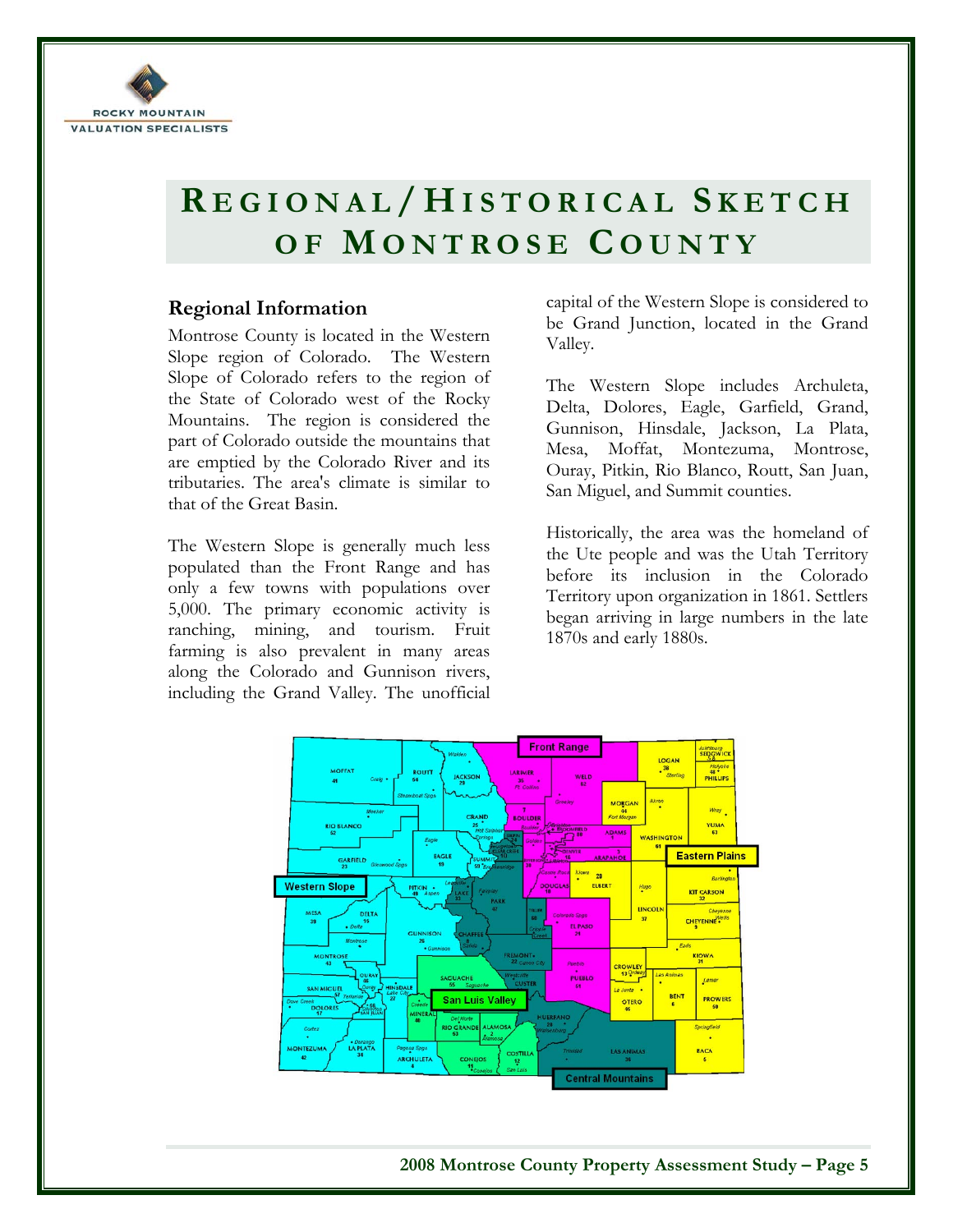

# **Historical Information**

Montrose County has a population of approximately 38,559 people with 14.9 people per square mile, according to the U.S. Census Bureau's 2006 estimated population data.

Montrose County, formed from a part of Gunnison County, was established in 1883

with an area of 2,238 square miles. It was named for the town of Montrose, which is the county seat and which was named by its founder, Joe Selig, for the Duchess of Montrose in Scott's Legend of Montrose (1819). (William Bright, Colorado Place Names, 3rd Edition, Johnson Books, 2004, p.120)

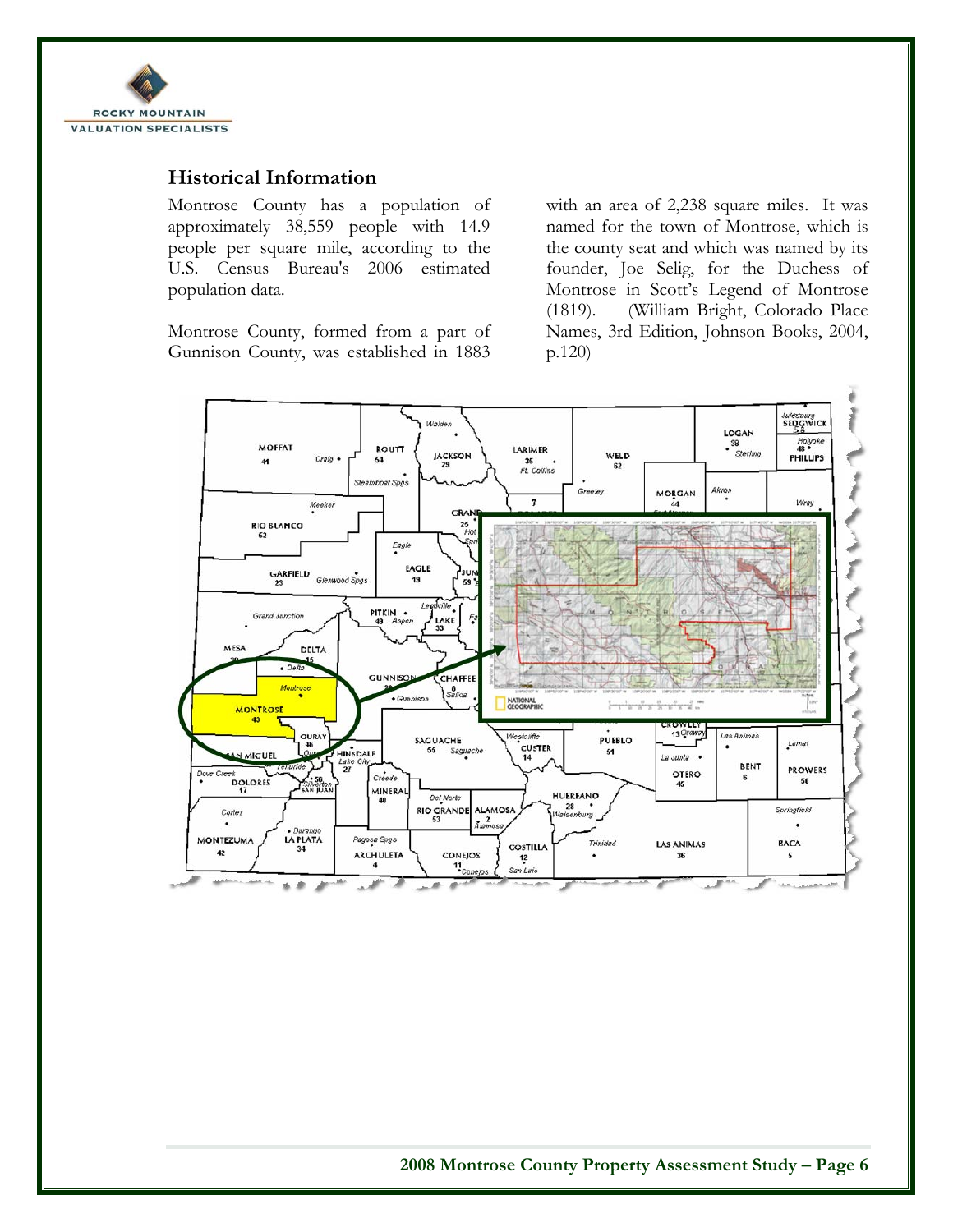

# **RATIO A NALYSIS**

# **Methodology**

All significant classes of properties were analyzed. Sales were collected for each property class over the appropriate sale period, which was typically defined as the 18-month period between January 2005 and June 2006. Counties with less than 30 sales typically extended the sale period back up to 5 years prior to June 30, 2006 in 6-month increments. If there were still fewer than 30 sales, supplemental appraisals were performed and treated as proxy sales. Residential sales for all counties using this method totaled at least 30 per county. For commercial sales, the total number analyzed was allowed, in some cases, to fall below 30. There were no sale quantity issues for counties requiring vacant land analysis or condominium analysis. Although it was required that we examine the median and coefficient of dispersion for all counties, we also calculated the weighted mean and pricerelated differential for each class of property. Counties were not passed or

failed by these latter measures, but were counseled if there were anomalies noted during our analysis. Qualified sales were based on the qualification code used by each county, which were typically coded as either "Q" or "C." The ratio analysis included all sales. The data was trimmed for counties with obvious outliers using IAAO standards for data analysis. In every case, we examined the loss in data from trimming to insure that only true outliers were excluded. Any county with a significant portion of sales excluded by this trimming method were examined further. No county was allowed to pass the audit if more than 5% of the sales were "lost" because of trimming. For the largest 11 counties, the residential ratio statistics were broken down by economic area as well.

### **Conclusions**

For this final analysis report, the minimum acceptable statistical standards allowed by the State Board of Equalization are:

| <b>ALLOWABLE STANDARDS RATIO GRID</b> |                                   |                              |  |
|---------------------------------------|-----------------------------------|------------------------------|--|
| <b>Property Class</b>                 | Unweighted<br><b>Median Ratio</b> | Coefficient of<br>Dispersion |  |
| Commercial/Industrial                 | <b>Between</b> .95-1.05           | Less than 20.99              |  |
| Condominium                           | <b>Between</b> .95-1.05           | Less than 15.99              |  |
| Single Family                         | Between .95-1.05                  | Less than 15.99              |  |
| Vacant Land                           | <b>Between</b> .95-1.05           | Less than 20.99              |  |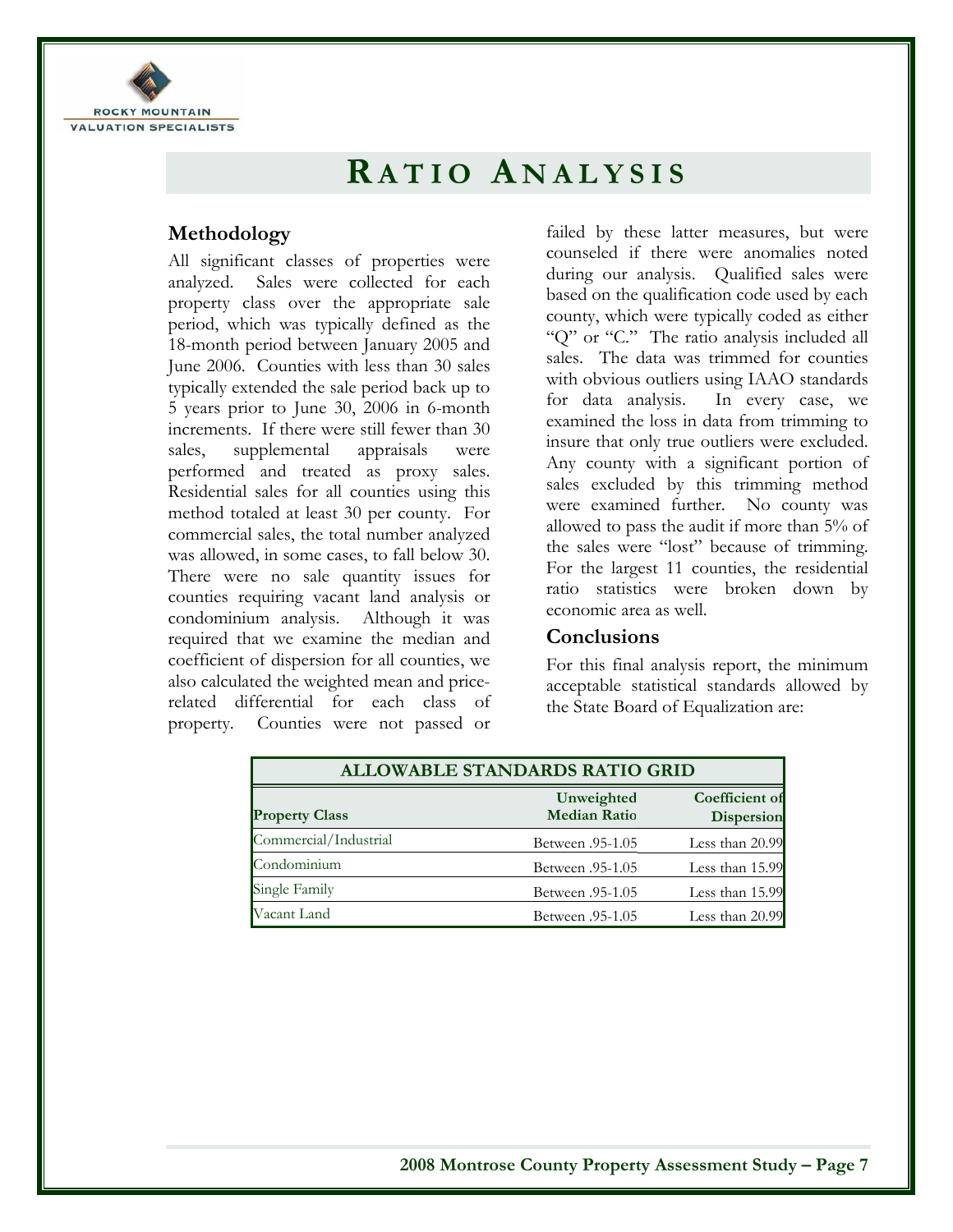

The results for Montrose County are:

| <b>Montrose County Ratio Grid</b> |                           |                                         |                                         |                                        |                               |
|-----------------------------------|---------------------------|-----------------------------------------|-----------------------------------------|----------------------------------------|-------------------------------|
| <b>Property Class</b>             | Qualified<br><b>Sales</b> | Number of Unweighted<br>Median<br>Ratio | Price<br>Related<br><b>Differential</b> | Coefficient<br>of<br><b>Dispersion</b> | <b>Time Trend</b><br>Analysis |
| Commercial/Industrial             | 67                        | 0.977                                   | 1.016                                   | 9.8                                    | Compliant                     |
| Condominium                       | N/A                       | N/A                                     | N/A                                     | N/A                                    | N/A                           |
| Single Family                     | 1,529                     | 0.998                                   | 1.009                                   | 7.8                                    | Compliant                     |
| Vacant Land                       | 271                       | 0.957                                   | 1.038                                   | 13                                     | Compliant                     |

After applying the above described methodologies, it is concluded from the sales ratios that Montrose County is in

compliance with SBOE, DPT, and Colorado State Statute valuation guidelines.

# **Recommendations**

None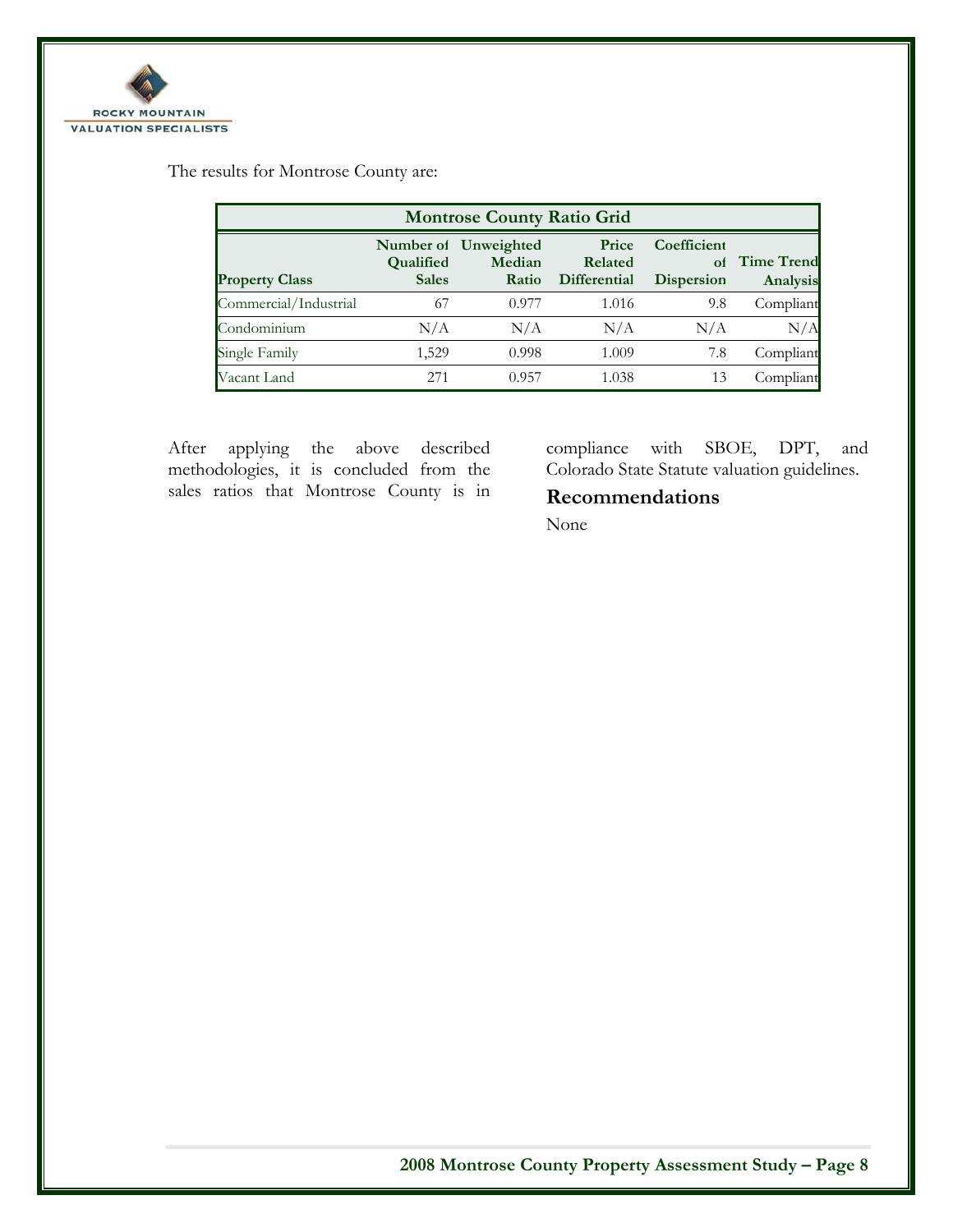

# **TIME T RENDING V ERIFICATION**

# **Methodology**

While we recommend that counties use the inverted ratio regression analysis method to account for market (time) trending, some counties have used other IAAO-approved methods, such as the weighted monthly median approach. We are not auditing the methods used, but rather the results of the methods used. Given this range of methodologies used to account for market trending, we concluded that the best validation method was to examine the sale ratios for each class across the appropriate sale period. To be specific, if a county has considered and adjusted correctly for market trending, then the sale ratios should remain stable (i.e. flat) across the sale period. If a residual market trend is detected, then the county may or may not have addressed market trending adequately,

and a further examination is warranted. This validation methodology also considers the number of sales and the length of the sale period. Counties with few sales across the sale period were carefully examined to determine if the statistical results were valid.

## **Conclusions**

After verification and analysis, it has been determined that Montrose County has complied with the statutory requirements to analyze the effects of time on value in their county. Montrose County has also satisfactorily applied the results of their time trending analysis to arrive at the time adjusted sales price (TASP).

## **Recommendations**

None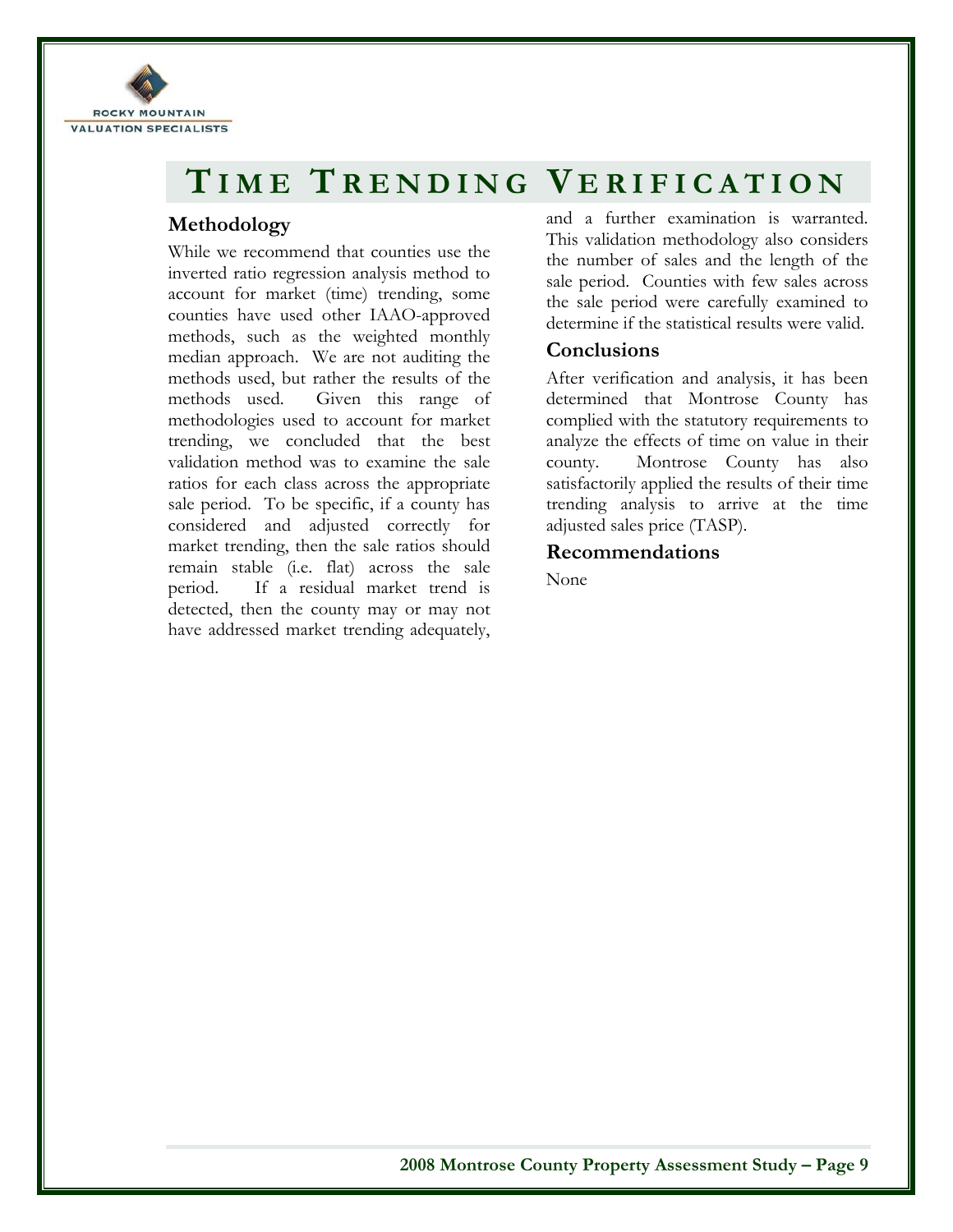

# **S OLD / U NSOLD A NALYSIS**

# **Methodology**

Montrose County was tested for the equal treatment of sold and unsold properties to insure that "sales chasing" has not occurred. The auditors employed a multi-step process to determine if sold and unsold properties were valued in a consistent manner.

All qualified residential and commercial class properties were examined using the unit value method, where the actual value per square foot was compared between sold and unsold properties. A class was considered qualified if it met the criteria for the ratio analysis. The median value per square foot for both groups was compared from an appraisal and statistical perspective. If no significant difference was indicated, then we concluded that no further testing was warranted and that the county was in compliance in terms of sold/unsold consistency.

If either residential or commercial differences were significant using the unit value method, or if data limitations made the comparison invalid, then the next step was to perform a ratio analysis comparing the 2006 and 2008 actual values for each qualified class of property. All qualified vacant land classes were tested using this method. The sale property ratios were arrayed using a range of 0.8 to 1.5, which theoretically excluded changes between years that were due to other unrelated changes in the property. These ratios were also stratified at the appropriate level of analysis. Once the percent change was determined for each appropriate class and sub-class, the next step was to select the unsold sample. This sample was at least 1% of the total population of unsold properties and excluded any sale properties. The unsold sample was filtered based on the attributes of the sold dataset to closely correlate both groups. The ratio analysis was then performed on the unsold properties and stratified. The median and mean ratio distribution was then compared between the sold and unsold group. A nonparametric test such as the Mann-Whitney test for differences between independent samples was undertaken to determine whether any observed differential was significant. If this test determined that the unsold properties were treated in a manner similar to the sold properties, it was concluded that no further testing was warranted and that the county was in compliance.

If a class or sub-class of property was determined to be significantly different by this method, the final step was to perform a multi-variate mass appraisal model that developed ratio statistics from the sold properties that were then applied to the unsold sample. This test compared the measures of central tendency and confidence intervals for the sold properties with the unsold property sample. If this comparison was also determined to be significantly different, then the conclusion was that the county had treated the unsold properties in a different manner than sold properties.

These tests were supported by both tabular and chart presentations, along with saved sold and unsold sample files.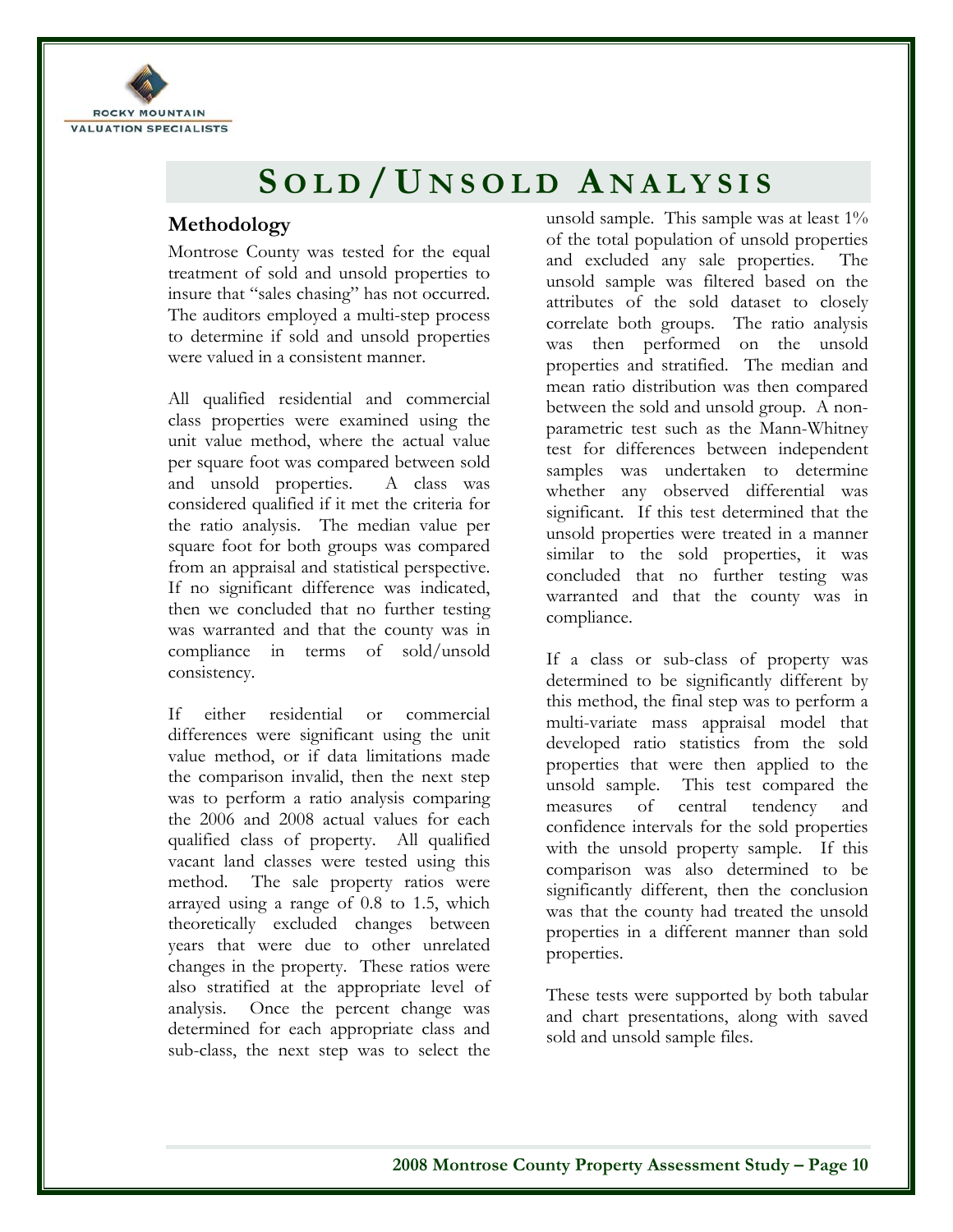

| Sold/Unsold Results   |                |
|-----------------------|----------------|
| <b>Property Class</b> | <b>Results</b> |
| Commercial/Industrial | Compliant      |
| Condominium           | N/A            |
| Single Family         | Compliant      |
| Vacant Land           | Compliant      |

# **Conclusions**

After applying the above described methodologies, it is concluded that Montrose County is reasonably treating its sold and unsold properties in the same manner.

# **Recommendations**

None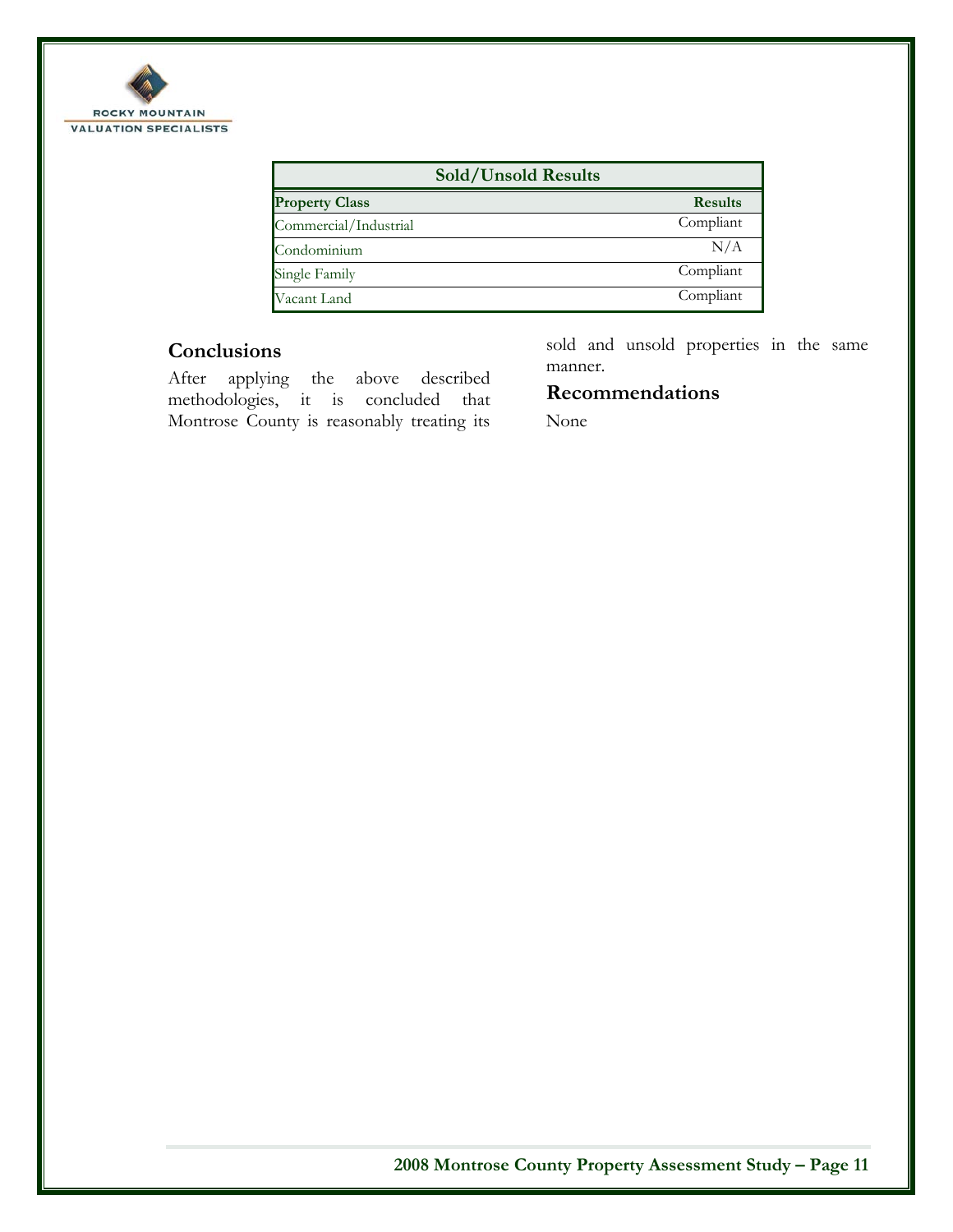

# **A GRICULTURAL L AND S TUDY**



# **Agricultural Land**

County records were reviewed to determine major land categories such as irrigated farm, dry farm, meadow hay, grazing and other lands. In addition, county records were reviewed in order to determine if: Aerial photographs are available and are being used; soil conservation guidelines have been used to classify lands based on productivity; crop rotations have been documented; typical commodities and yields have been determined; orchard lands have been properly classified and valued; expenses reflect a ten year average and are typical landlord expenses; grazing lands have been properly classified and valued; the number of acres in each class and subclass have been determined; the capitalization rate was properly applied. Also, documentation was required for the valuation methods used and any locally developed yields, carrying

capacities, and expenses. Records were also checked to ensure that the commodity prices and expenses, furnished by the Property Tax Administrator (PTA), were applied properly. (See Assessor Reference Library Volume 3 Chapter 5.)

# **Conclusions**

An analysis of the agricultural land data indicates an acceptable appraisal of this property type. Directives, commodity prices and expenses provided by the PTA were properly applied. County yields compared favorably to those published by Colorado Agricultural Statistics. Expenses used by the county were allowable expenses and were in an acceptable range. Grazing lands carrying capacities were in an acceptable range. The data analyzed resulted in the following ratios: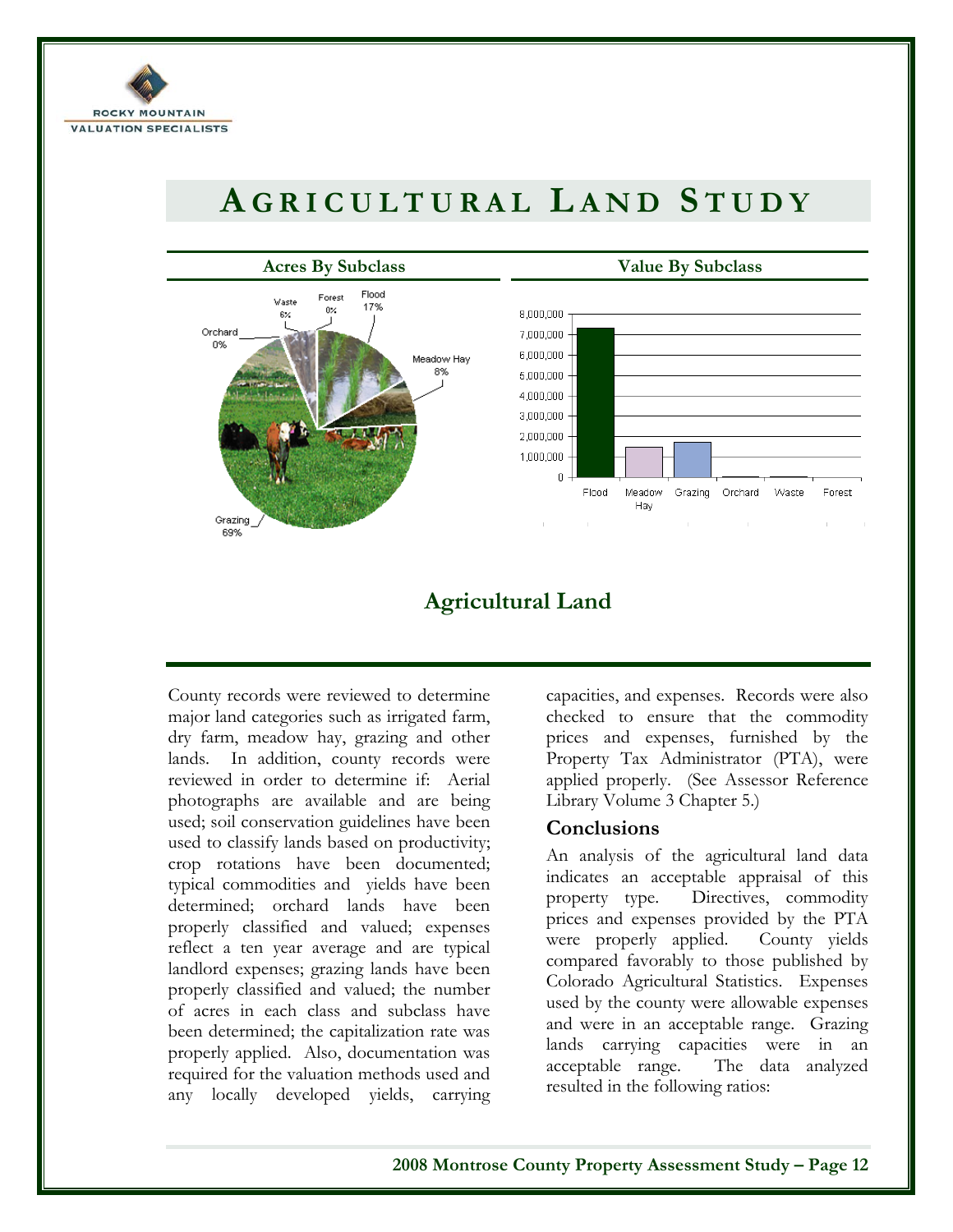

| Montrose County Agricultural Land Ratio Grid |                   |                                    |                             |                                                 |                               |       |
|----------------------------------------------|-------------------|------------------------------------|-----------------------------|-------------------------------------------------|-------------------------------|-------|
| <b>Abstract</b><br>Code                      | <b>Land Class</b> | <b>Number</b><br>$\Omega$<br>Acres | County<br>Value<br>Per Acre | County<br><b>Assessed</b><br><b>Total Value</b> | <b>RMVS</b><br>Total<br>Value | Ratio |
| 4117                                         | Flood             | 64,168                             | 113.58                      | 7,287,976                                       | 7,705,064                     | 0.95  |
| 4137                                         | Meadow Hay        | 29,602                             | 49.43                       | 1,463,112                                       | 1,463,112                     | 1.00  |
| 4147                                         | Grazing           | 270,376                            | 6.30                        | 1,704,481                                       | 1,704,481                     | 1.00  |
| 4157                                         | Orchard           | 285                                | 147.24                      | 41,963                                          | 41,963                        | 1.00  |
| 4177                                         | Forest            | 981                                | 8.00                        | 8,320                                           | 320                           | 1.00  |
| 4167                                         | Waste             | 21,873                             | 1.63                        | 35,717                                          | 35,717                        | 1.00  |
| Total/Avg                                    |                   | 387,285                            | 27.00                       | 10,541,569                                      | 10,958,657                    | 0.96  |

# **Recommendations**

None

# **Agricultural Outbuildings**

# **Methodology**

A sample of various use types of agricultural outbuildings with varying ages was reviewed to see if the guidelines found in the Assessor's Reference Library (ARL) Volume 3, pages 5.73 through 5.78 were being followed.

# **Conclusions**

Montrose County has complied with all of the recommended procedures provided by the Division of Property Taxation for the valuation of agricultural outbuildings.

### **Recommendations**

None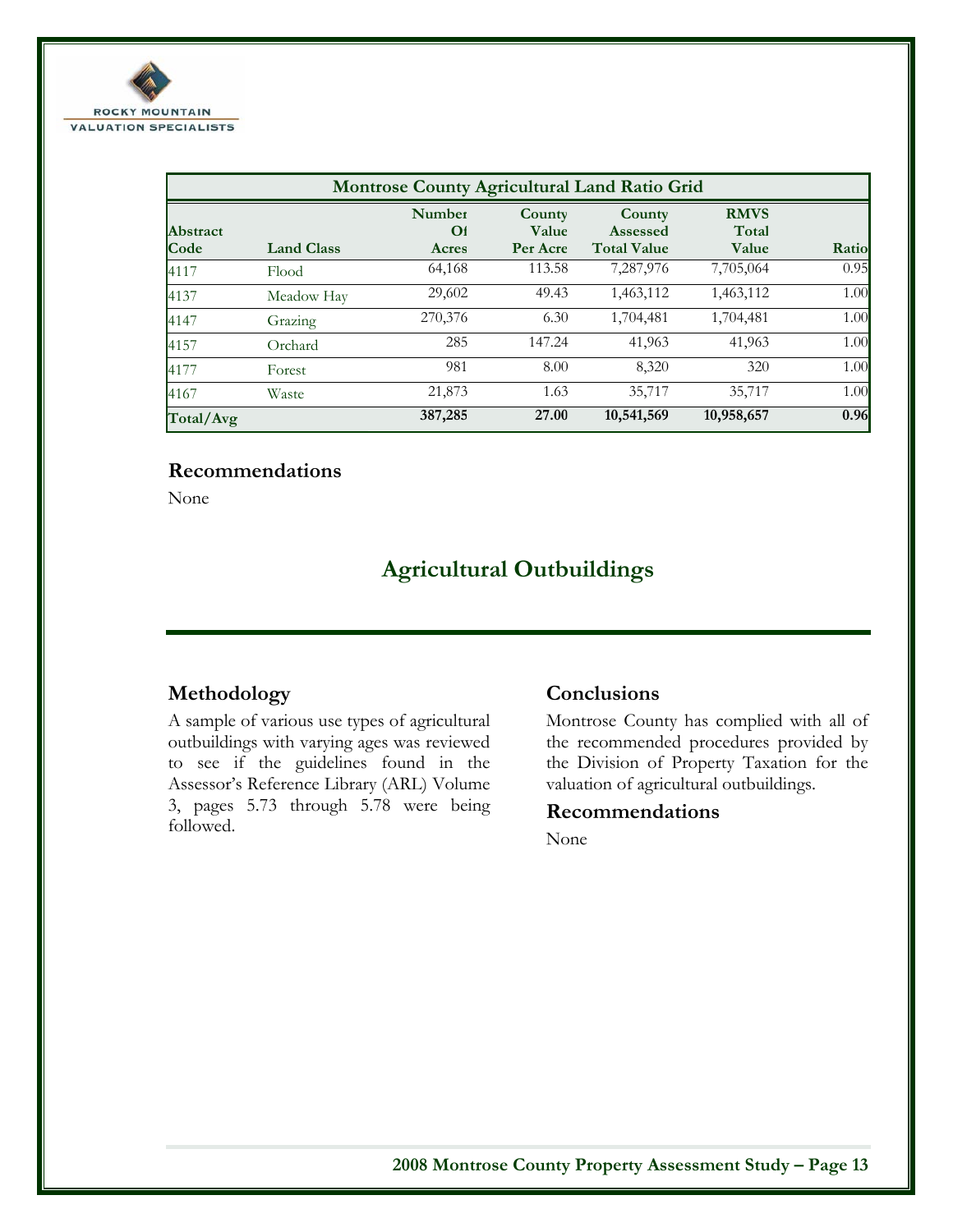

# **S ALES V ERIFICATION**

### According to Colorado Revised Statutes:

*A representative body of sales is required when considering the market approach to appraisal.* 

*(8) In any case in which sales prices of comparable properties within any class or subclass are utilized when considering the market approach to appraisal in the determination of actual value of any taxable property, the following limitations and conditions shall apply:* 

*(a)(I) Use of the market approach shall require a representative body of sales, including sales by a lender or government, sufficient to set a pattern, and appraisals shall reflect due consideration of the degree of comparability of sales, including the extent of similarities and dissimilarities among properties that are compared for assessment purposes. In order to obtain a reasonable sample and to reduce sudden price changes or fluctuations, all sales shall be included in the sample that reasonably reflect a true or typical sales price during the period specified in section 39-1-104 (10.2). Sales of personal property exempt pursuant to the provisions of sections 39-3- 102, 39-3-103, and 39-3-119 to 39-3-122 shall not be included in any such sample.* 

*(b) Each such sale included in the sample shall be coded to indicate a typical, negotiated sale, as screened and verified by the assessor. (39-1-103, C.R.S.)* 

*The assessor is required to use sales of real property only in the valuation process.* 

*(8)(f) Such true and typical sales shall include only those sales which have been determined on an individual basis to reflect the selling price of the real property only or which have been adjusted on an individual basis to reflect the selling price of the real property only. (39-1-103, C.R.S.)* 

Part of the Property Assessment Study is the sales verification analysis. RMVS has used the above-cited statutes as a guide in our study of the county's procedures and practices for verifying sales.

RMVS reviewed the sales verification procedures in 2008 for Montrose County. This study was conducted by checking selected sales from the master sales list for the valuation period. Specifically RMVS selected 34 sales listed as unqualified.

All of the sales in the unqualified sales sample had reasons that were clear and supportable.

### **Conclusions**

Montrose County appears to be doing an excellent job of verifying their sales. RMVS agreed with the county's reason for disqualifying each of the sales selected in the sample. There are no recommendations or suggestions.

# **Recommendations**

None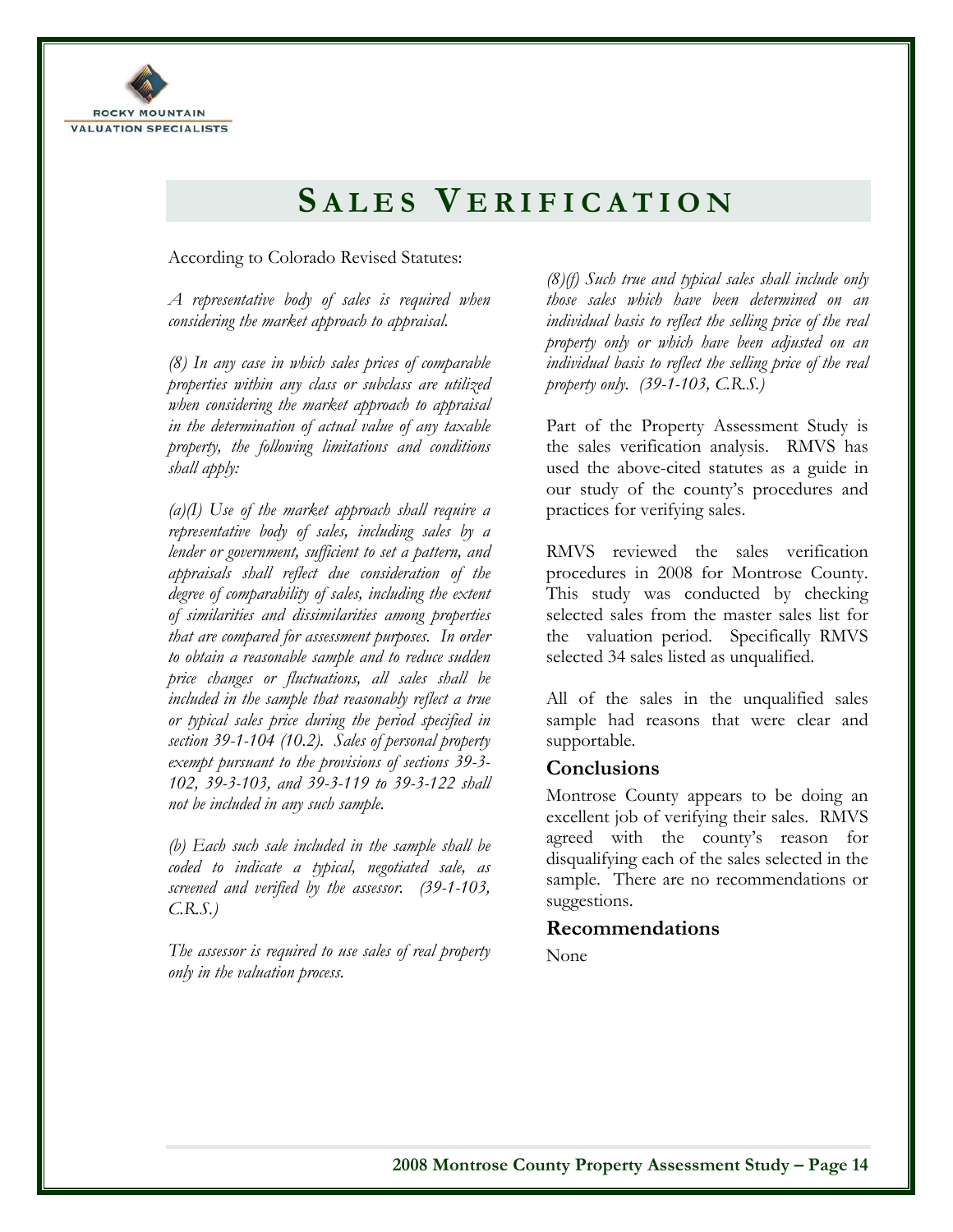

# **E CONOMIC A REA R EVIEW AND E VALUATION**

# **Methodology**

Montrose County has submitted a written narrative describing the economic areas that make up the county's market areas. Montrose County has also submitted a map illustrating these areas. Each of these narratives have been read and analyzed for logic and appraisal sensibility. The maps were also compared to the narrative for consistency between the written description and the map.

## **Conclusions**

After review and analysis, it has been determined that Montrose County has

adequately identified homogeneous economic areas comprised of smaller neighborhoods. Each economic area defined is equally subject to a set of economic forces that impact the value of the properties within that geographic area and this has been adequately addressed. Each economic area defined adequately delineates an area that will give "similar values for similar properties in similar areas."

## **Recommendations**

None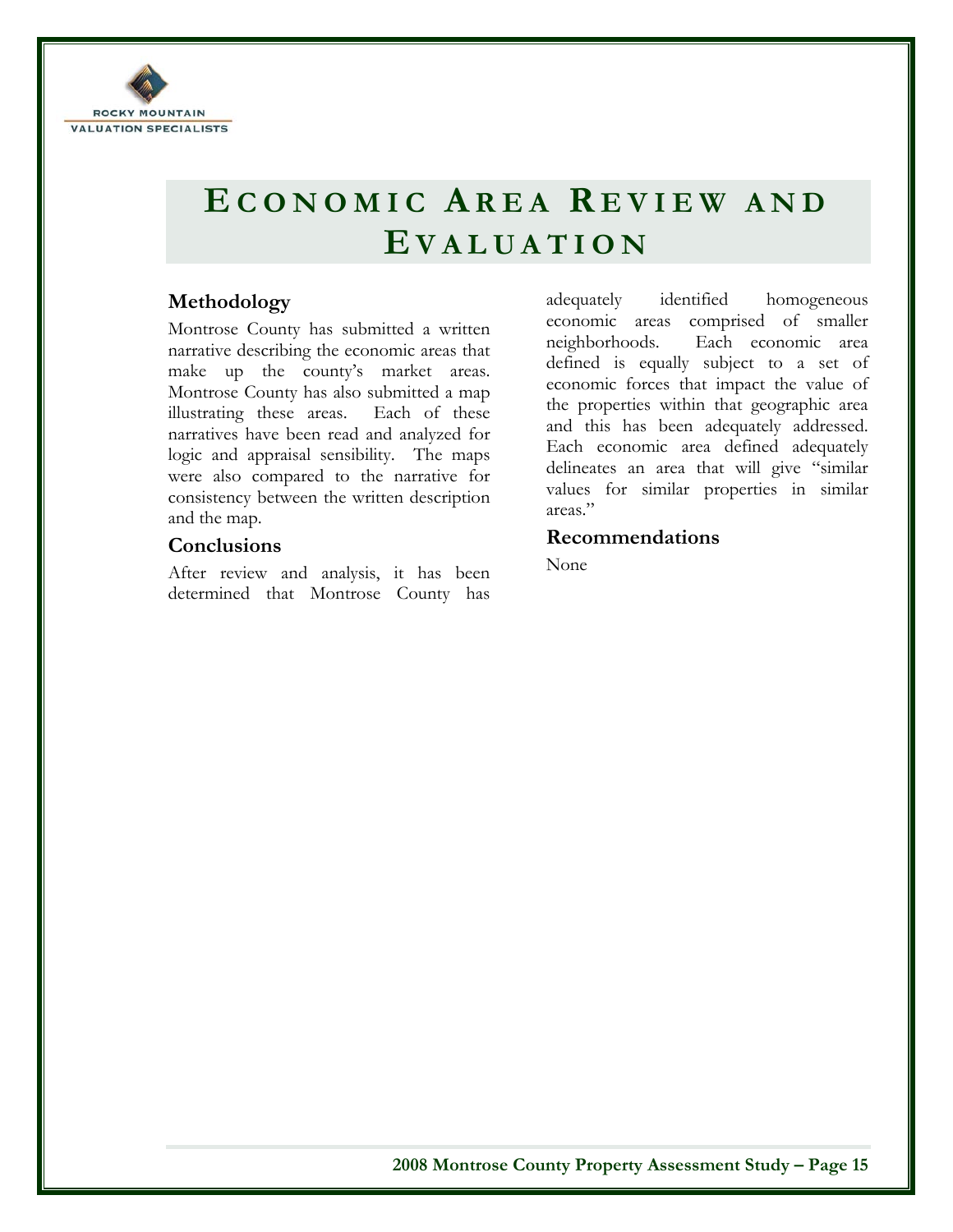

# **N ATURAL R ESOURCES**

# **Earth and Stone Products Methodology**

Under the guidelines of the Assessor's Reference Library (ARL), Volume 3, Natural Resource Valuation Procedures, the income approach was the primary method applied to find value for production of earth and stone products. The number of tons was multiplied by an economic location factor that represented the landlord's royalty. The landlord's share was multiplied by a recommended Hoskold factor to determine the actual value. The Hoskold factor was determined by the life of the reserves, or the lease. The value was primarily based on two variables: life and tonnage. The operator determines these since there is no other means to obtain production data through any state or private agency.

### **Conclusions**

County has applied the correct formulas and state guidelines to earth and stone production.

# **Recommendations**

None

# **Producing Coal Mines Methodology**

Under the guidelines of the Assessor's Reference Library (ARL), Volume 3, Section 6, Valuation of Producing Coal Leaseholds and Lands, the income approach was the primary method applied to find value for the valuation of coalmines. This methodology estimates annual economic royalty income based on previous year's production, then capitalizes that income to value using a Hoskold factor to estimate the present worth of the permitted acres. The operator provided production data and the life of the leases.

# **Conclusions**

County has applied the correct formulas and state guidelines to coal mine valuation.

### **Recommendations**

None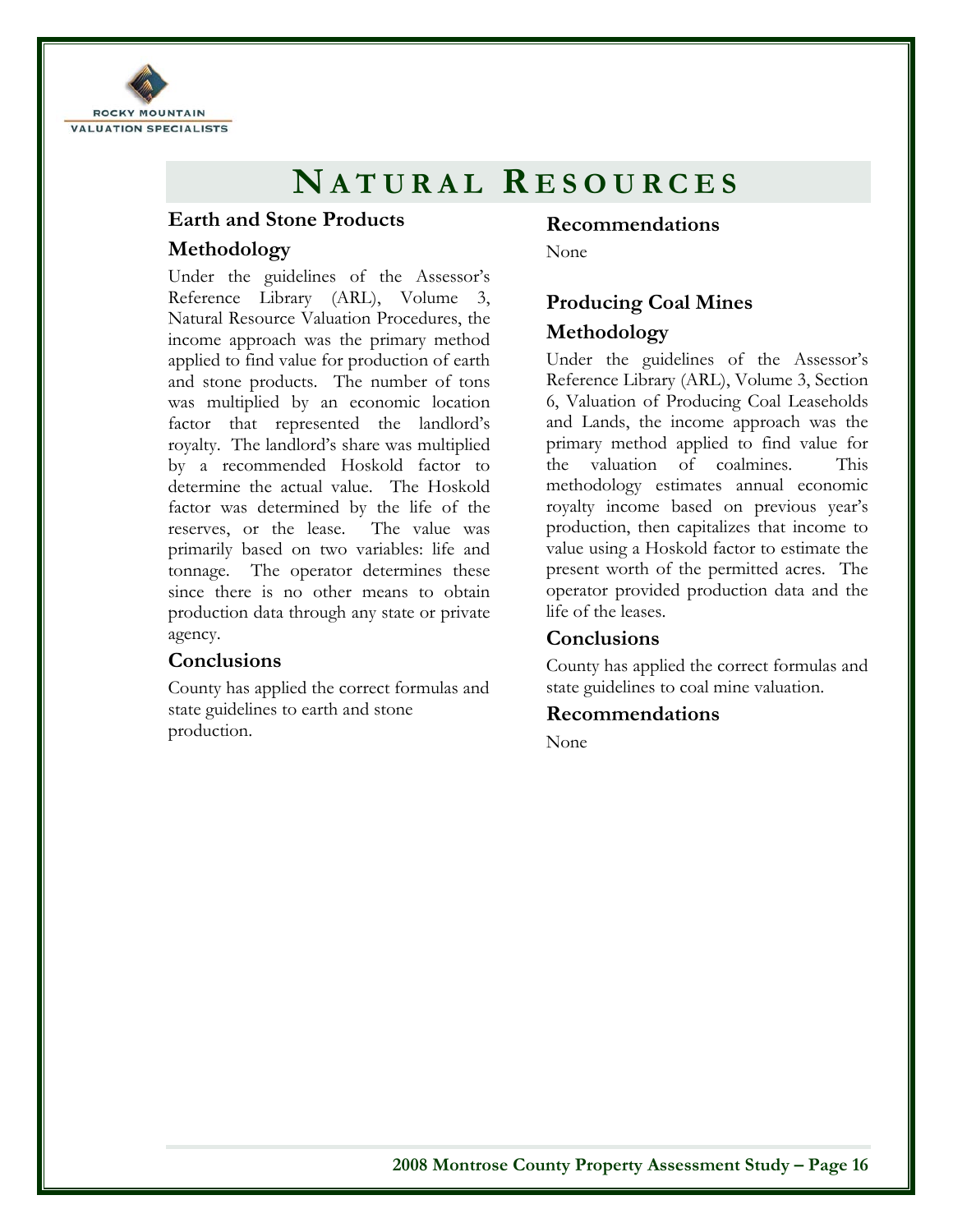

# **V ACANT L AND**

# **Subdivision Discounting**

In 2008 subdivisions were reviewed in Montrose County. The review showed that subdivisions were discounted pursuant to the Colorado Revised Statutes in Article 39- 1-103 (14) and by applying the recommended methodology in ARL Vol 3, Chap 4. Subdivision Discounting in the intervening year was accomlished by reducing the absorption period by one year. In instances where the number of sales within an approved plat was less than the absorption rate per year calculated for the

plat, the absorption period was left unchanged.

# **Conclusions**

Montrose County has implemented proper procedures to adequately estimate absorption periods, discount rates, and lot values for qualifying subdivisions.

### **Recommendations**

None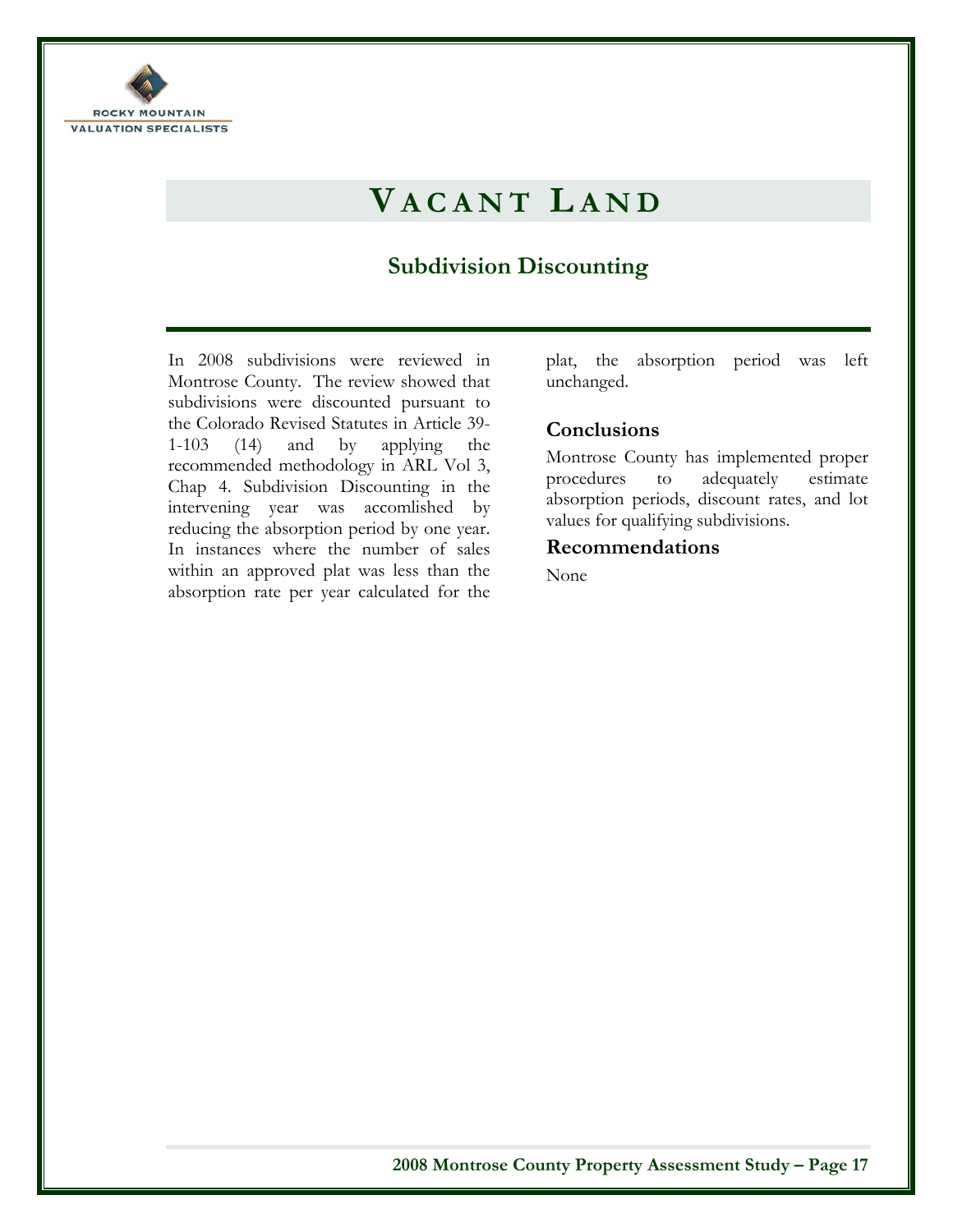

# **P OSSESSORY I NTEREST P ROPERTIES**

Possessory interest property discovery and valuation is described in the Assessor's Reference Library (ARL) Volume 3 section 7 in accordance with the requirements of 39-1-103 (17)(a) (II) C.R.S. Possessory Interest is defined by the Property Tax Administrator's Publication ARL Volume 3, Section 7: A private property interest in government-owned property or the right to the occupancy and use of any benefit in government-owned property that has been granted under lease, permit, license, concession, contract, or other agreement.

Montrose County has been reviewed for their procedures and adherence to guidelines when assessing and valuing possessory interest properties. The county has also been queried as to their confidence that the possessory interest properties have been discovered and placed on the tax rolls.

### **Conclusions**

Montrose County has implemented a discovery process to place possessory interest properties on the roll. They have also correctly and consistently applied the correct procedures and valuation methods in the valuation of possessory interest properties.

### **Recommendations**

None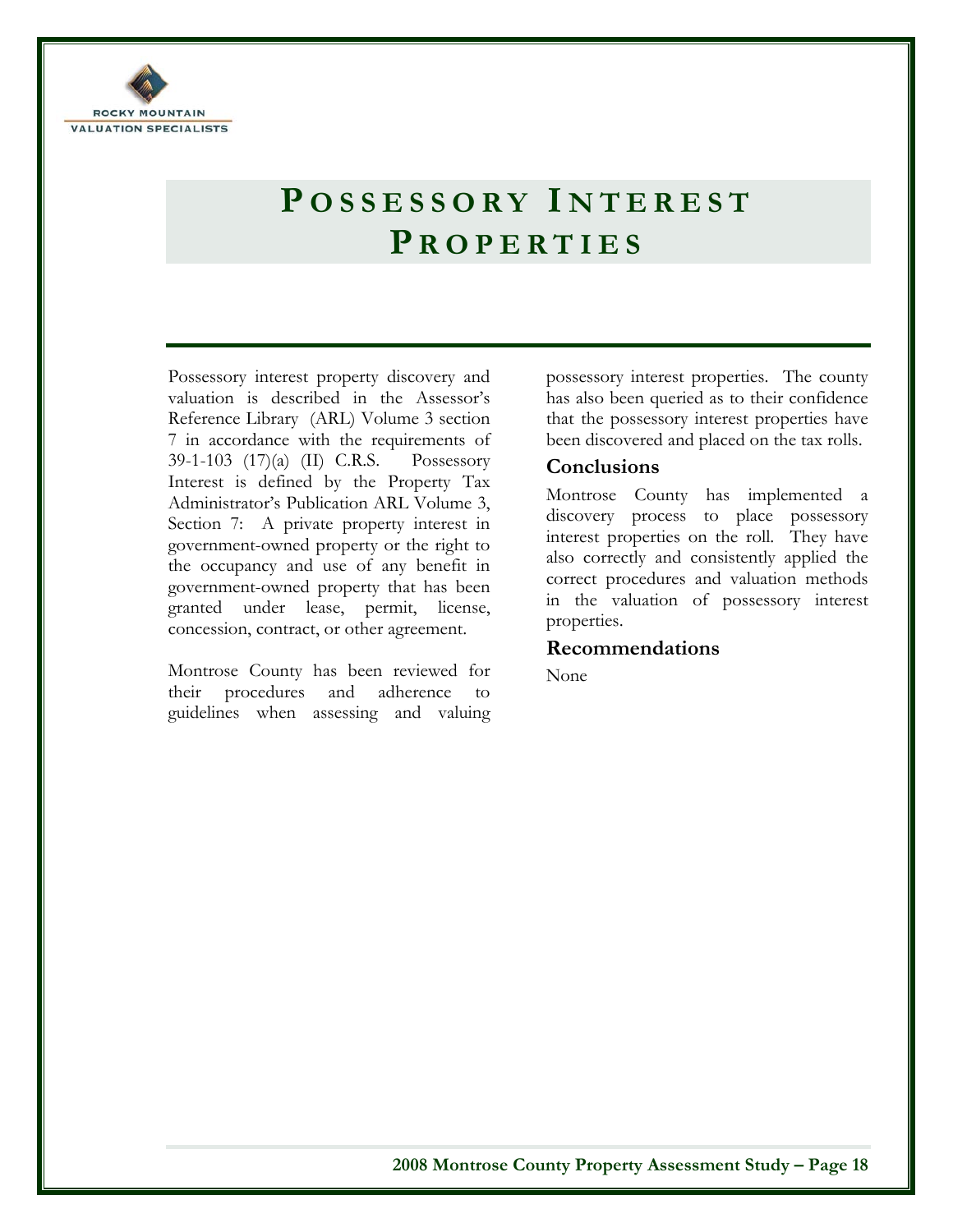

# **P ERSONAL P ROPERTY A UDIT**

Montrose County was studied for its procedural compliance with the personal property assessment outlined in the Assessor's Reference Library (ARL) Volume 5, and in the State Board of Equalization (SBOE) requirements for the assessment of personal property. The SBOE requirements are outlined as follows:

Use ARL Volume 5 including current discovery, classification, and documentation procedures, and including current economic lives table, cost factor tables, depreciation table, and level of value adjustment factor table.

The personal property audit standards narrative must be in place and current. A listing of businesses that have been audited by the assessor within the twelve-month period reflected in the plan is given to the auditor. The audited businesses must be in conformity with those described in the plan.

Aggregate ratio will be determined solely from the personal property accounts that have been physically inspected. The minimum assessment sample is one percent or ten schedules, whichever is greater, and the maximum assessment audit sample is 100 schedules.

For the counties having over 100,000 population, RMVS selected a sample of all personal property schedules to determine whether the assessor is correctly applying the provisions of law and manuals of the Property Tax Administrator in arriving at the assessment levels of such property. This sample was selected from the personal property schedules audited by the assessor. In no event was the sample selected by the contractor less than 30 schedules. The counties to be included in this study are Adams, Arapahoe, Boulder, Denver, Douglas, El Paso, Jefferson, Larimer, Mesa, Pueblo, and Weld. All other counties received a procedural study.

Montrose County is compliant with the guidelines set forth in ARL Volume 5 regarding discovery procedures, using the following methods to discover personal property accounts in the county:

- Public Record Documents
- Chamber of Commerce/Economic Development Contacts
- Local Telephone Directories, Newspapers or Other Local Publications
- Personal Observation, Physical Canvassing or Word of Mouth
- Questionnaires, Letters and/or Phone Calls to Buyer, Seller and/or Realtor

The county uses the Division of Property Taxation (DPT) recommended classification and documentation procedures. The DPT's recommended cost factor tables, depreciation tables and level of value adjustment factor tables are also used.

Montrose County submitted their personal property written audit plan and was current for the 2008 valuation period. The number and listing of businesses audited was also submitted and was in conformance with the written audit plan. The following audit triggers were used by the county to select accounts to be audited: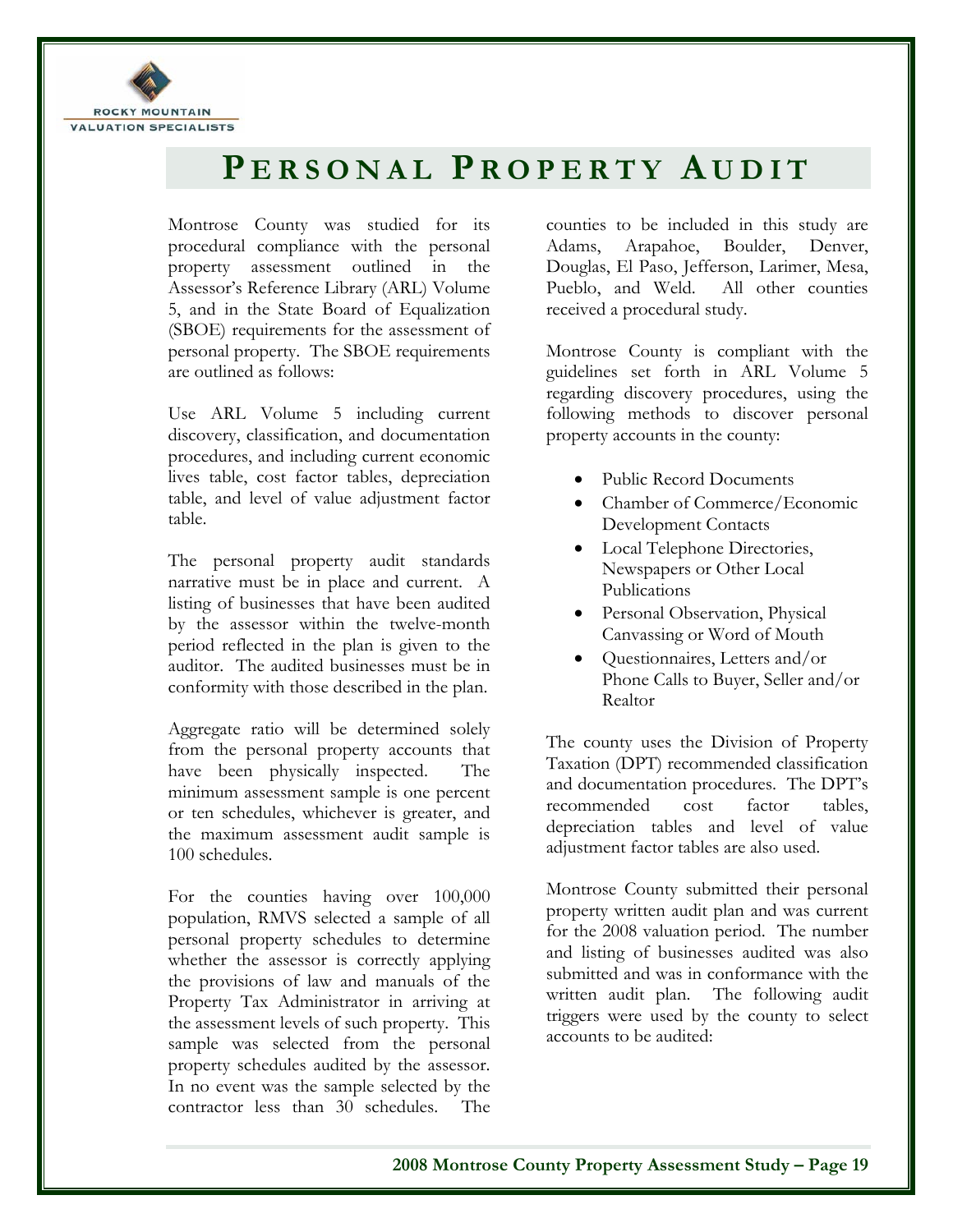

- Accounts with obvious discrepancies
- New businesses filing for the first time
- Accounts with greater than 10% change
- Incomplete or inconsistent declarations
- Accounts with omitted property
- Same business type or use
- Businesses with no deletions or additions for 2 or more years
- Non-filing Accounts Best Information Available
- Accounts close to the \$2,500 actual value exemption status

• Accounts protested with substantial disagreement

# **Conclusions**

Montrose County has employed adequate discovery, classification, documentation, valuation, and auditing procedures for their personal property assessment and is in statistical compliance with SBOE requirements.

# **Recommendations**

None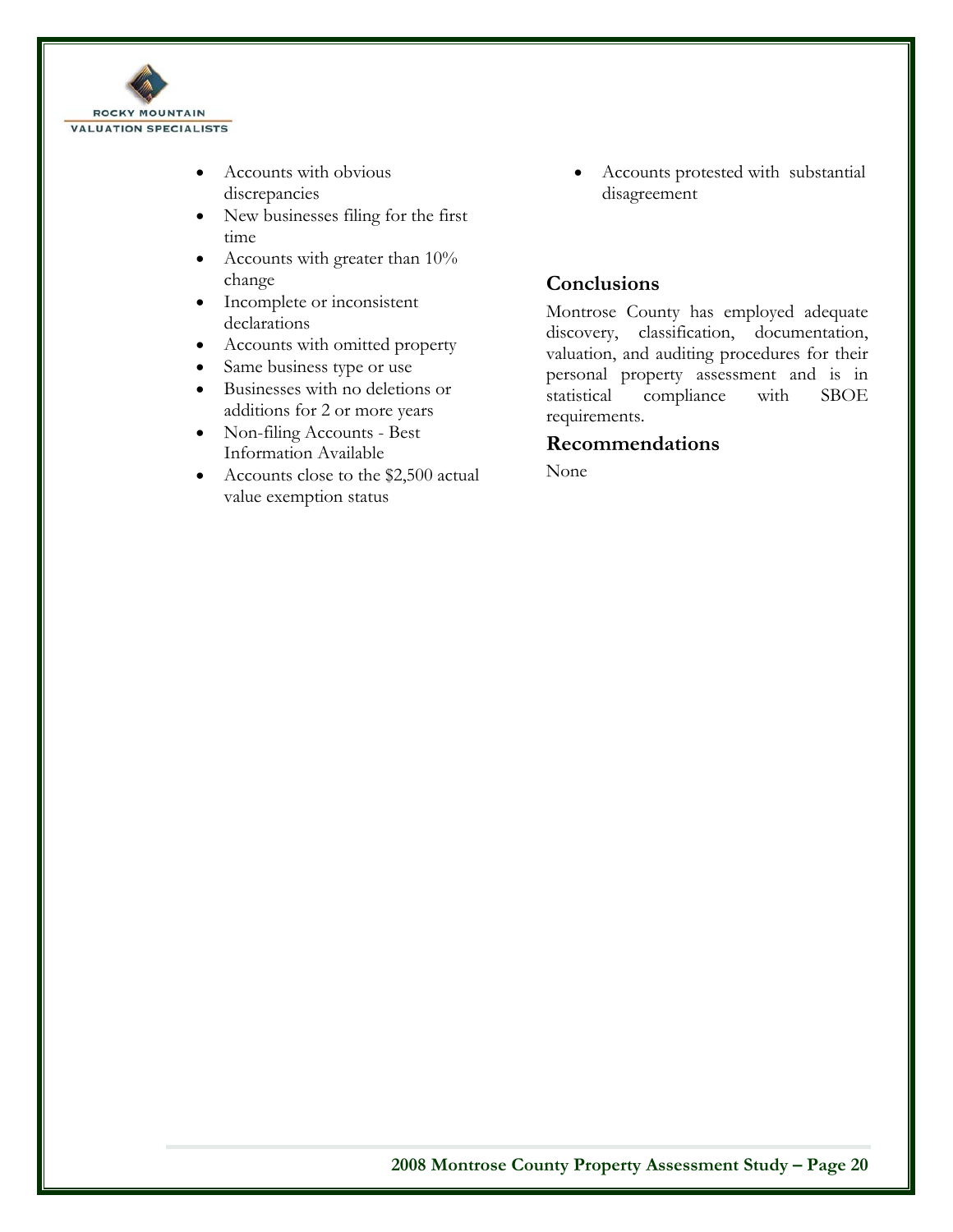

# **RMVS A UDITOR S TAFF**

**Mark Linné, MAI, CRE, CAE, ASA, FRICS**, *Corporate Managing Director of RMVS*

**Suzanne J. Howard**, *Audit Manager for RMVS*

**Uwe Hohoff**, *Chief Statistician for RMVS, Audit Division* 

**James Gresham**, *Audit Chief Data Analyst for RMVS*

**Garth Thimgan, CAE**, *General Audit Support and Consultant for RMVS*

**Helen D. Powszukiewicz**, *General Audit Support Administrative Assistant*

**Carl W. Ross**, *Agricultural Coordinator and Supervisor for RMVS*

**Cathie E. Ross**, *General Audit Support Administrative Assistant* 

**Katie Linné**, *Administrative Assistant*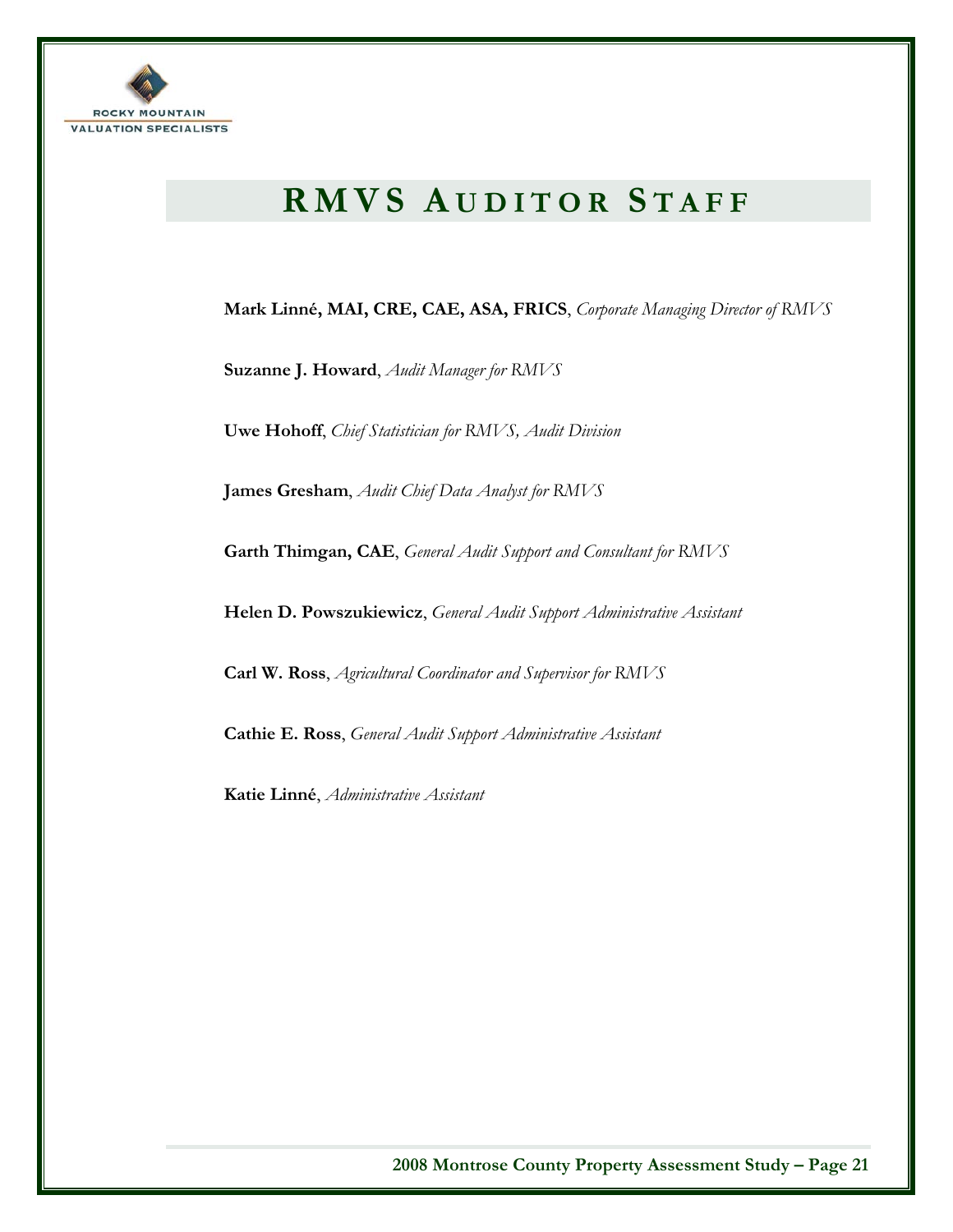

# **A PPENDICES**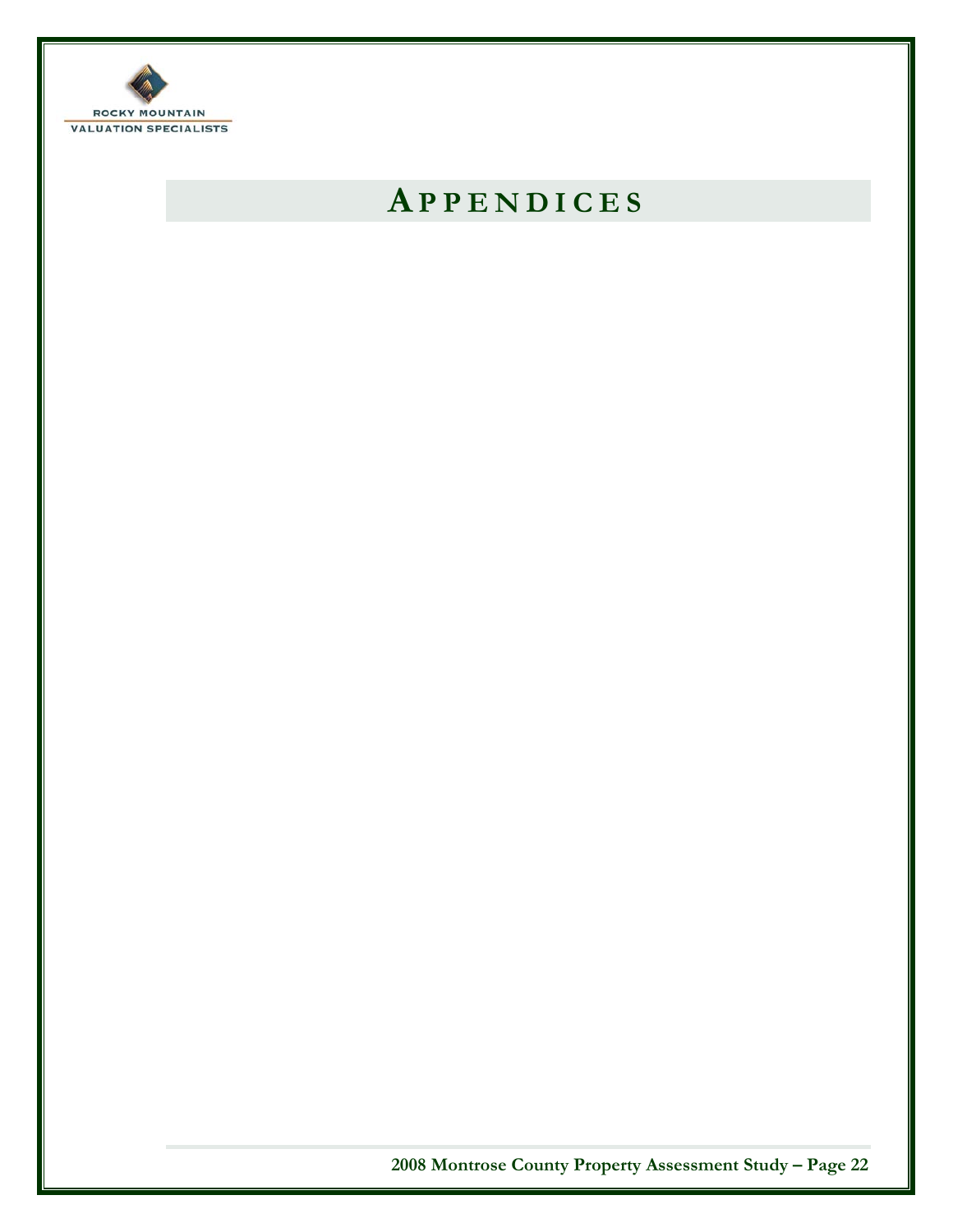

# **STATISTICAL ANALYSIS MONTROSE COUNTY 2008**

### **I. OVERVIEW**

Montrose County is located in western Colorado. The county has a total of 21,522 real property parcels based on the data submitted by the county assessor's office in 2008. The breakdown by property type is listed in the table below.

|                       | Frequency | Percent |
|-----------------------|-----------|---------|
| <b>VACANT LAND</b>    | 3,897     | 18.1    |
| <b>RESIDENTIAL</b>    | 11,025    | 51.2    |
| <b>COMMERCIAL</b>     | 1,054     | 4.9     |
| <b>INDUSTRIAL</b>     | 116       | .5      |
| <b>AGRICULTURAL</b>   | 3,769     | 17.5    |
| NATURAL RESOURCES     | 854       | 4.0     |
| MISSING ABSTRACT CODE | 807       | 3.7     |
| Total                 | 21,522    | 100.0   |

### **PROPERTY TYPE**

### **Vacant Land**

The vacant land class of properties has a total of 3,897 parcels. The majority of these parcels fall into the residential (100,1112) use category. There are also a significant number of parcels designated as manufactured housing land (1135,1140). The remaining vacant parcels are mix of commercial/industrial or have a subclass code that is delineated by the acreage of the parcel.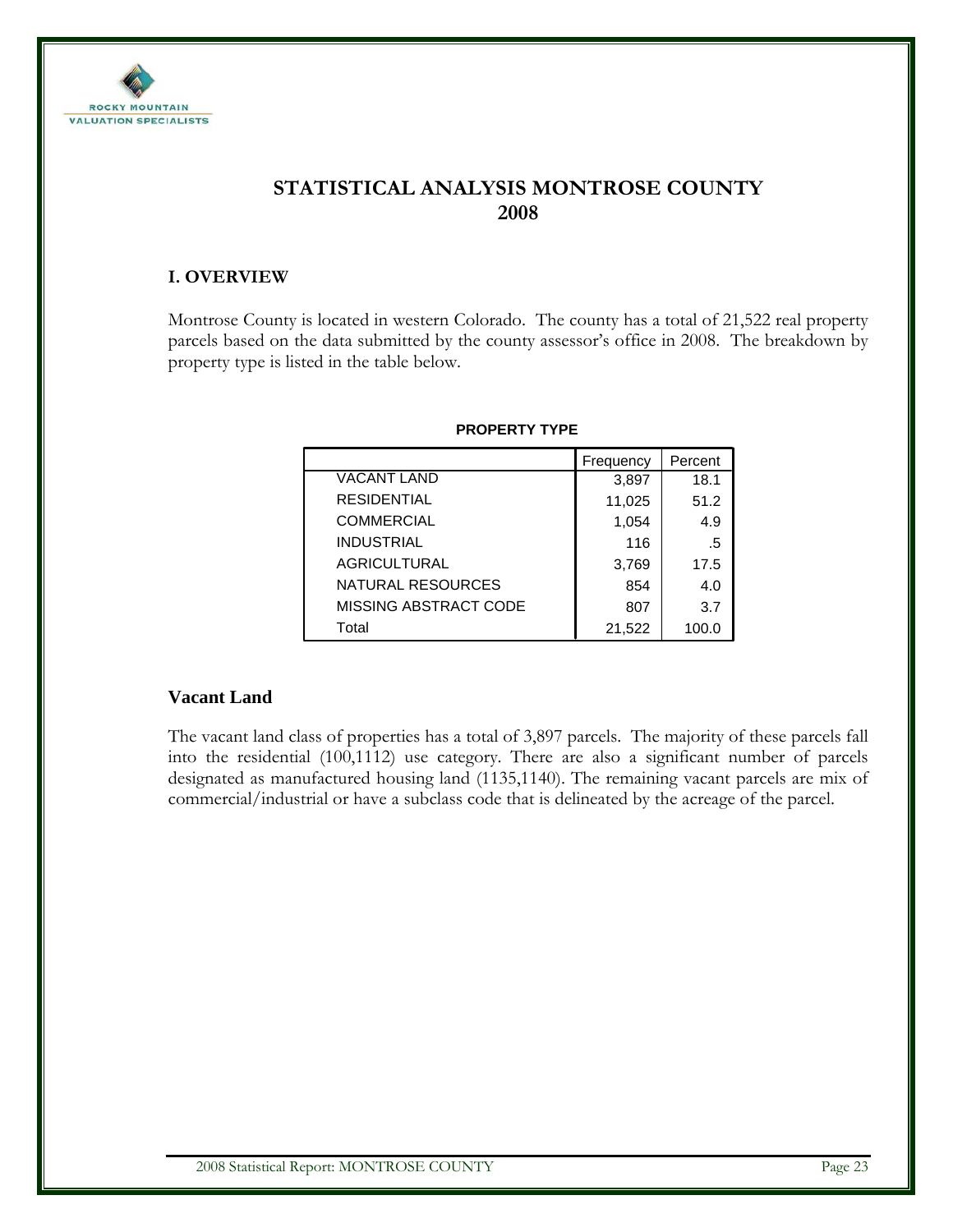

|                                            | Frequency     | Percent   |
|--------------------------------------------|---------------|-----------|
| 100 Residential Lots                       | 1,875         | 48.1      |
| 200 Commercial Lots                        | 183           | 4.7       |
| 300 Industrial Lots                        | 12            | .3        |
| 510 Less Than 1.0 ACRES                    | 51            | 1.3       |
| 520 1.0 to 4.99 ACRES                      | 81            | 2.1       |
| 530 5.0 to 9.99 ACRES                      | 81            | 2.1       |
| 540 10.0 to 34.99 ACRES                    | 94            | 2.4       |
| 550 35.0 to 99.99 ACRES                    | 198           | 5.1       |
| 560 100.0 ACRES and Up                     | 13            | .3        |
| 600 Minor Structures on Vacant Land        | $\mathcal{P}$ | $\cdot$ 1 |
| 1112 Single Family Residence Land          | 439           | 11.3      |
| 1115 Duplexes-Triplexes Land               | 2             | .1        |
| 1135 Manuf Housing (Mobile Homes) Land     | 838           | 21.5      |
| 1140 Manuf Housing (Land, Park, Etc.) Land | 28            | .7        |
| Total                                      | 3,897         | 100.0     |

#### **SUBCLASS CODE**

### **Residential**

The residential subclass category has a total of 11,025 parcels. Over 97% of the parcels have a single-family subclass code of 1212. The majority of the remaining parcels in this category are condominiums (1230) and Duplexes/Triplexes (1215).

|                                       | Frequency | Percent |
|---------------------------------------|-----------|---------|
| 1212 Single Family Residence          | 10,744    | 97.5    |
| 1215 Duplexes-Triplexes               | 104       | .9      |
| 1220 Multi-Units (4-8)                | 47        | .4      |
| 1225 Multi-Units (9 & Up)             | 32        | .3      |
| 1230 Condominiums                     | 88        | .8      |
| 1235 Manuf Housing (Mobile Homes)     | 6         | .1      |
| 1240 Manuf Housing (Land, Park, Etc.) | 4         | .በ      |
| Total                                 | 11.025    | 100.C   |

#### **SUBCLASS CODE**

#### **Commercial/Industrial**

The commercial/industrial subclass category has a total of 1,170 properties. This category represents 5% of the total real property inventory. The majority (90%) of these parcels have a commercial use. The breakdown by subclass code is listed below.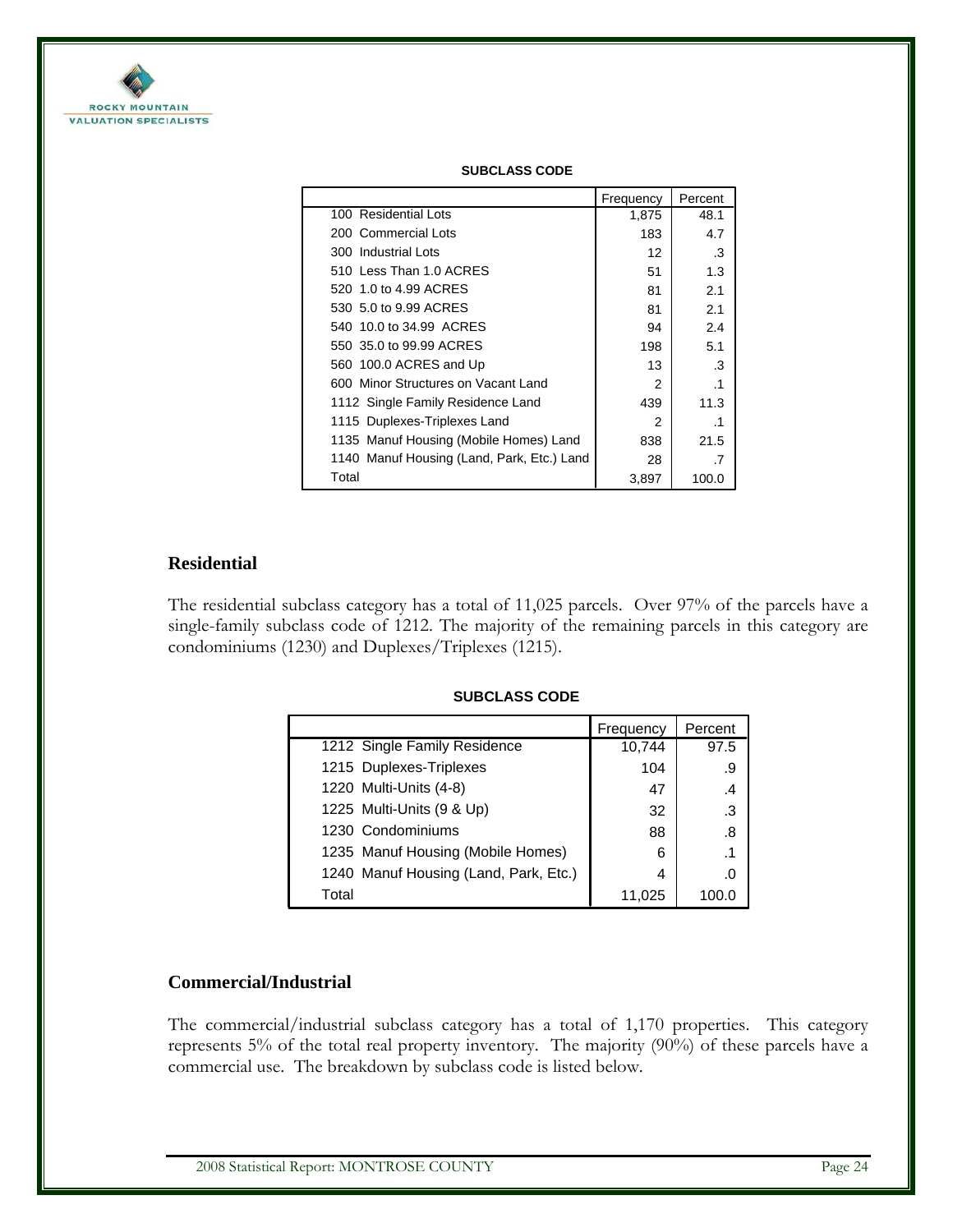

|                        | Frequency | Percent   |
|------------------------|-----------|-----------|
| 2115 Lodging           | 2         | .2        |
| 2130 Special Purpose   | 20        | 1.7       |
| 2135 WareHouse/Strg    | 15        | 1.3       |
| 2212 Merchandising     | 210       | 17.9      |
| 2215 Lodging           | 32        | 2.7       |
| 2220 Offices           | 157       | 13.4      |
| 2225 Recreation        | 8         | .7        |
| 2230 Special Purpose   | 368       | 31.5      |
| 2235 WareHouse/Strg    | 99        | 8.5       |
| 2240 Multi-Use (3+)    | 13        | 1.1       |
| 2245 Commercial Condo  | 130       | 11.1      |
| 3112 Contract/Service  | 3         | .3        |
| 3115 Manuf/Processing  | 1         | $\cdot$ 1 |
| 3212 Contract/Service  | 36        | 3.1       |
| 3215 Manuf/Processing  | 50        | 4.3       |
| 3220 Manuf/Milling     | 1         | .1        |
| 3230 Industrial Condos | 25        | 2.1       |
| Total                  | 1,170     | 100.0     |

### **SUBCLASS CODE**

### **Agricultural**

The agricultural subclass code category has a total of 3,769 properties. There are 1,581 parcels that have farm/ranch residences. The remaining parcels in this category have variety of agricultural uses.

|                                           | Frequency | Percent   |
|-------------------------------------------|-----------|-----------|
| 4117 Flood Irrigation                     | 945       | 25.1      |
| 4137 Meadow Hay Land                      | 276       | 7.3       |
| 4147 Grazing Land                         | 939       | 24.9      |
| 4157 Orchard Land                         | 4         | .1        |
| 4167 Farm/Ranch Waste Land                | 18        | .5        |
| 4180 All Other AG Property [CRS 39-1-102] | 3         | $\cdot$ 1 |
| 4277 Farm/Ranch Residences                | 1,581     | 41.9      |
| 4280 All Other AG Property [CRS 39-1-102] | 3         | .1        |
| Total                                     | 3.769     | 100 O     |

#### **SUBCLASS CODE**

### **Natural Resources**

There are 854 parcels that have a subclass code in the natural resources category. The majority of these parcels have a subclass code describing severed mineral interests.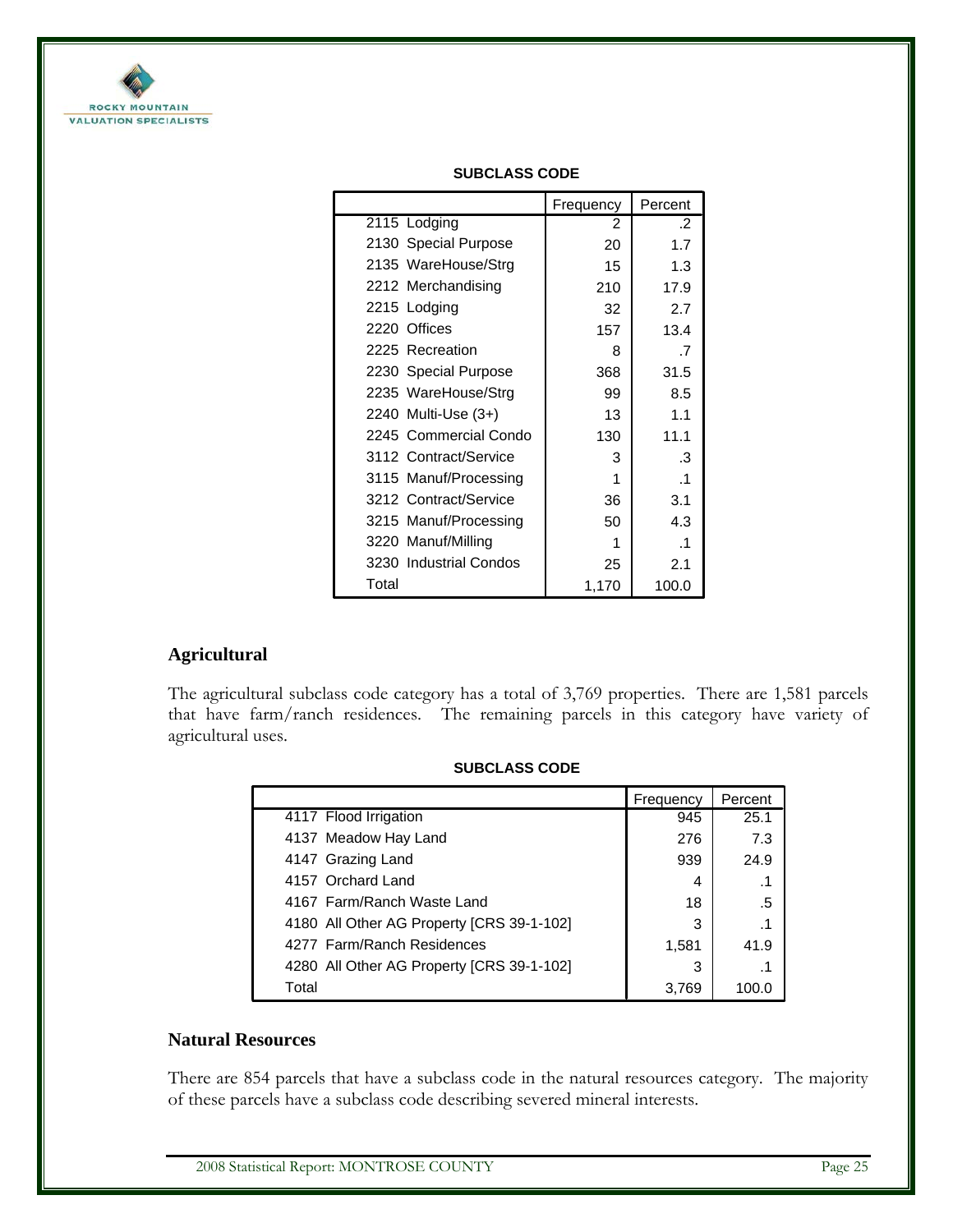

|                                | Frequency | Percent |
|--------------------------------|-----------|---------|
| 5140 Non-Producing Patented    |           |         |
| 5170 Severed Mineral Interests | 851       | 99.6    |
| 5210 Coal                      |           |         |
| 5220 Earth or Stone Products   |           |         |
| Total                          | 854       |         |

#### **SUBCLASS CODE**

### **Missing Abstract Codes**

There are a total of 807 parcels that do not have an improved or vacant abstract code.

### **II. SALES FILE**

The sale file provided by the Montrose County Assessor's Office contained 3,274 real property sales. These sales had a sale date range of January 2005 thru June 2006. The breakdown of sales activity by sale month and year is as follows:

| Count        |           |                  |       |       |
|--------------|-----------|------------------|-------|-------|
|              |           | <b>SALE YEAR</b> |       |       |
|              |           | 2005             | 2006  | Total |
| <b>SALE</b>  | January   | 136              | 132   | 268   |
| <b>MONTH</b> | February  | 112              | 141   | 253   |
|              | March     | 201              | 189   | 390   |
|              | April     | 206              | 181   | 387   |
|              | Mav       | 202              | 199   | 401   |
|              | June      | 233              | 177   | 410   |
|              | July      | 207              | 0     | 207   |
|              | August    | 230              | 0     | 230   |
|              | September | 225              | 0     | 225   |
|              | October   | 187              | 0     | 187   |
|              | November  | 178              | 0     | 178   |
|              | December  | 138              | 0     | 138   |
| Total        |           | 2,255            | 1,019 | 3,274 |

Once the sales were edited to keep the most recent sale, transactions that were coded as unqualified by the county were excluded from the analysis. The following table provides a breakdown of the qualified and unqualified sales.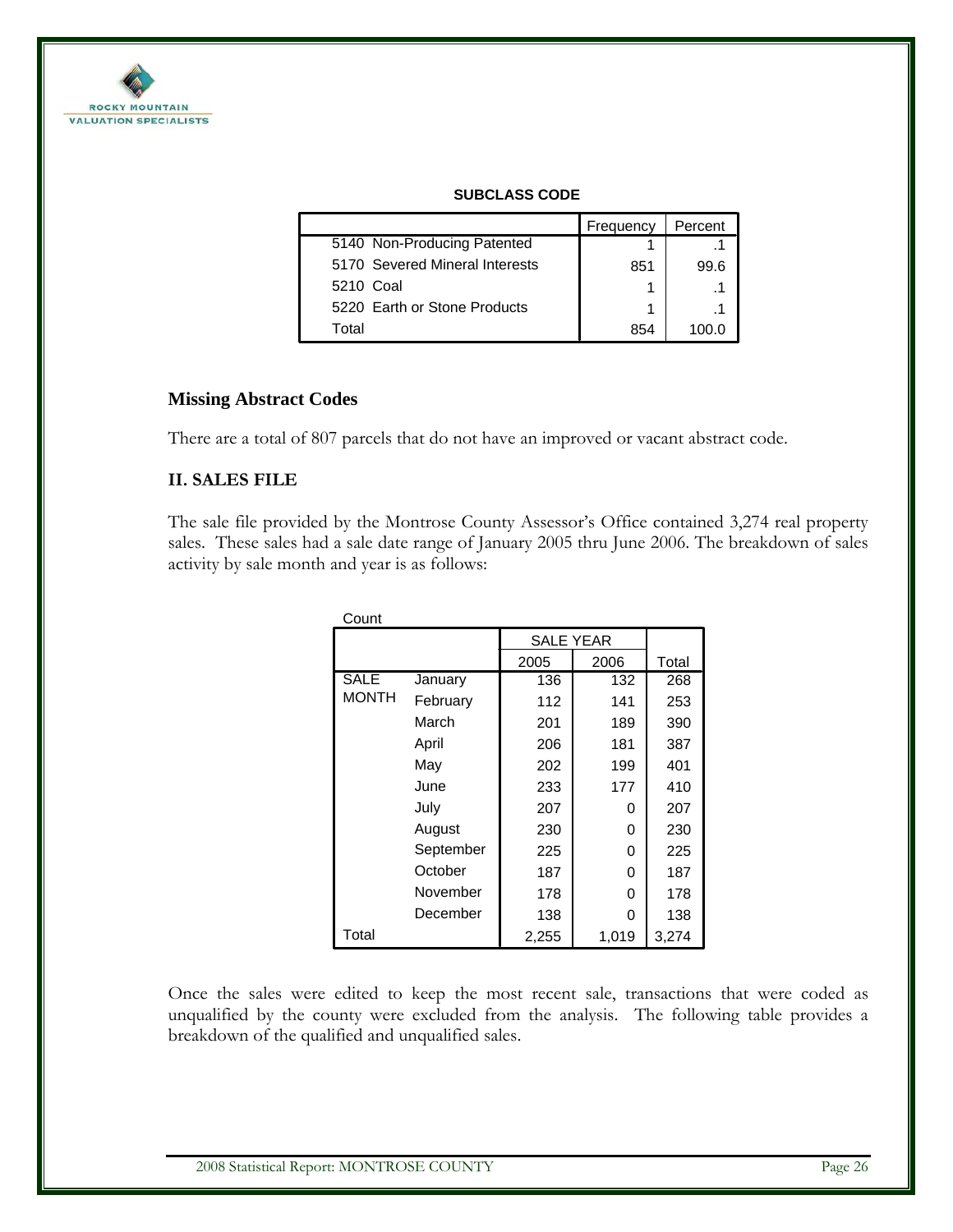

#### **SALE INVESTIGATION CODE**

|                | Frequency | Percent |
|----------------|-----------|---------|
| <b>MISSING</b> |           | .U      |
| Q٧             | 2,197     | 76.6    |
| UI             | 243       | 8.5     |
| UV             | 429       | 14.9    |
| Total          | 2,870     | 100.0   |

There were 2,197 sales that were classified as qualified. The breakdown of the sale property type is listed below.

|                                           | Frequency | Percent |
|-------------------------------------------|-----------|---------|
| NO ABSTRACT                               |           |         |
| VACANT                                    | 570       | 26.0    |
| <b>RESIDENTIAL</b>                        | 1,529     | 69.6    |
| COMM/IND                                  | 67        | 3.1     |
| <b>IMPROVED SALE WITH VACANT SUBCLASS</b> | 29        | 1.3     |
| Total                                     | 2.196     | 100.0   |

**SALE TYPE**

## **III. RESIDENTIAL SALES RESULTS**

For the residential analysis, 1,529 sales between the dates January 2005 thru June 2006 were analyzed. A breakdown of the sales by subclass is listed below.

|                                | Frequency | Percent |
|--------------------------------|-----------|---------|
| <b>Single Family Residence</b> | 1,499     | 98.0    |
| Duplexes-Triplexes             | 13        | .9      |
| Multi-Units (4-8)              | 3         | .2      |
| Condominiums                   | 8         | $.5\,$  |
| Manuf Housing (Mobile Homes)   | 5         | .3      |
| <b>Special Purpose</b>         |           |         |
| Total                          | 1.529     |         |

#### **SUBCLASS CODE**

These sales were used to perform a sales ratio analysis to determine whether the statutory guidelines for the level and quality of the assessments have been satisfied. In order to perform a sales ratio analysis all sales must reflect market conditions as of June 30, 2006.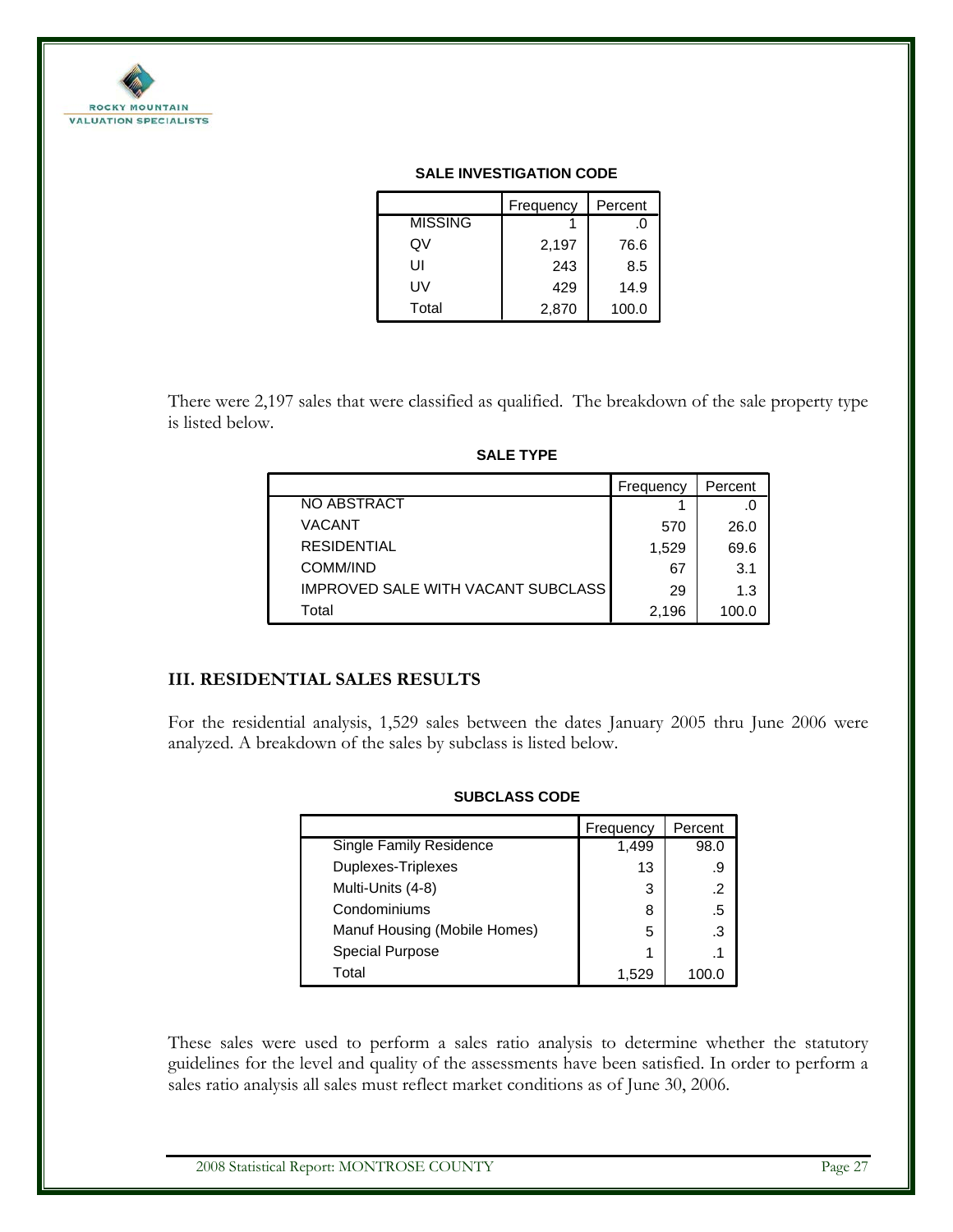

Based on an examination of the sales file, the county applied time adjustments to the sales during this time period. The following graph illustrates the various time adjustment factors applied to the residential sales.



### **MONTROSE COUNTY RESIDENTIAL TIME ADJUSTMENT FACTORS**

The following table outlines sales ratio statistics for all residential properties in Montrose County.

| nauv plausuus                     |       |  |  |
|-----------------------------------|-------|--|--|
| Mean                              | 1.001 |  |  |
| Median                            | .998  |  |  |
| <b>Weighted Mean</b>              | .992  |  |  |
| Minimum                           | .603  |  |  |
| Maximum                           | 1.659 |  |  |
| <b>Price Related Differential</b> | 1.009 |  |  |
| Coefficient of Dispersion         | .078  |  |  |

**Ratio Statistics**

Ratio = Current Asmt / TASP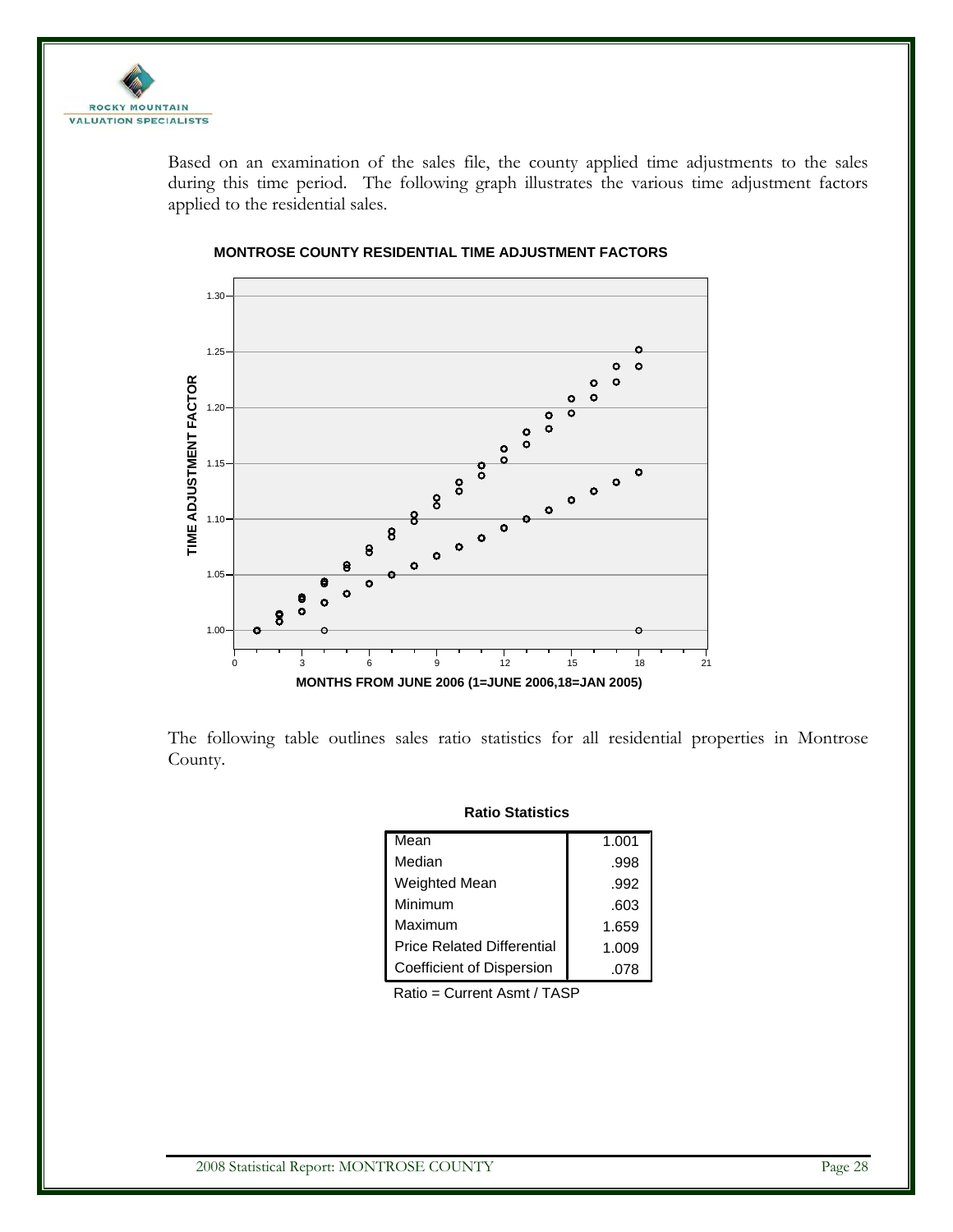

| Group                           | Mean  | Median | Weighted<br>Mean | <b>Price Related</b><br><b>Differential</b> | Coefficient of<br>Dispersion |
|---------------------------------|-------|--------|------------------|---------------------------------------------|------------------------------|
| <b>Single Family Residence</b>  | 1.001 | .998   | .992             | 1.009                                       | .077                         |
| Duplexes-Triplexes              | 1.017 | 1.005  | 1.003            | 1.014                                       | .101                         |
| Multi-Units (4-8)               | .939  | 1.035  | .896             | 1.049                                       | .109                         |
| Condominiums                    | 1.009 | 1.025  | 1.007            | 1.002                                       | .053                         |
| Manuf Housing (Mobile<br>Homes) | .924  | .907   | .916             | 1.009                                       | .034                         |
| <b>Special Purpose</b>          | 1.078 | 1.078  | 1.078            | 1.000                                       | .000                         |
| Overall                         | 1.001 | .998   | .992             | 1.009                                       | .078                         |

**Ratio Statistics**

A breakdown of the sales ratio statistics by residential subclass is described in the table below.

Ratio = Current Asmt / TASP

The above ratios are in compliance with the standards set forth by the Colorado State Board of Equalization (SBOE) for the overall sales. The following graphical exhibits describe further the sales ratio distribution for all of these properties:

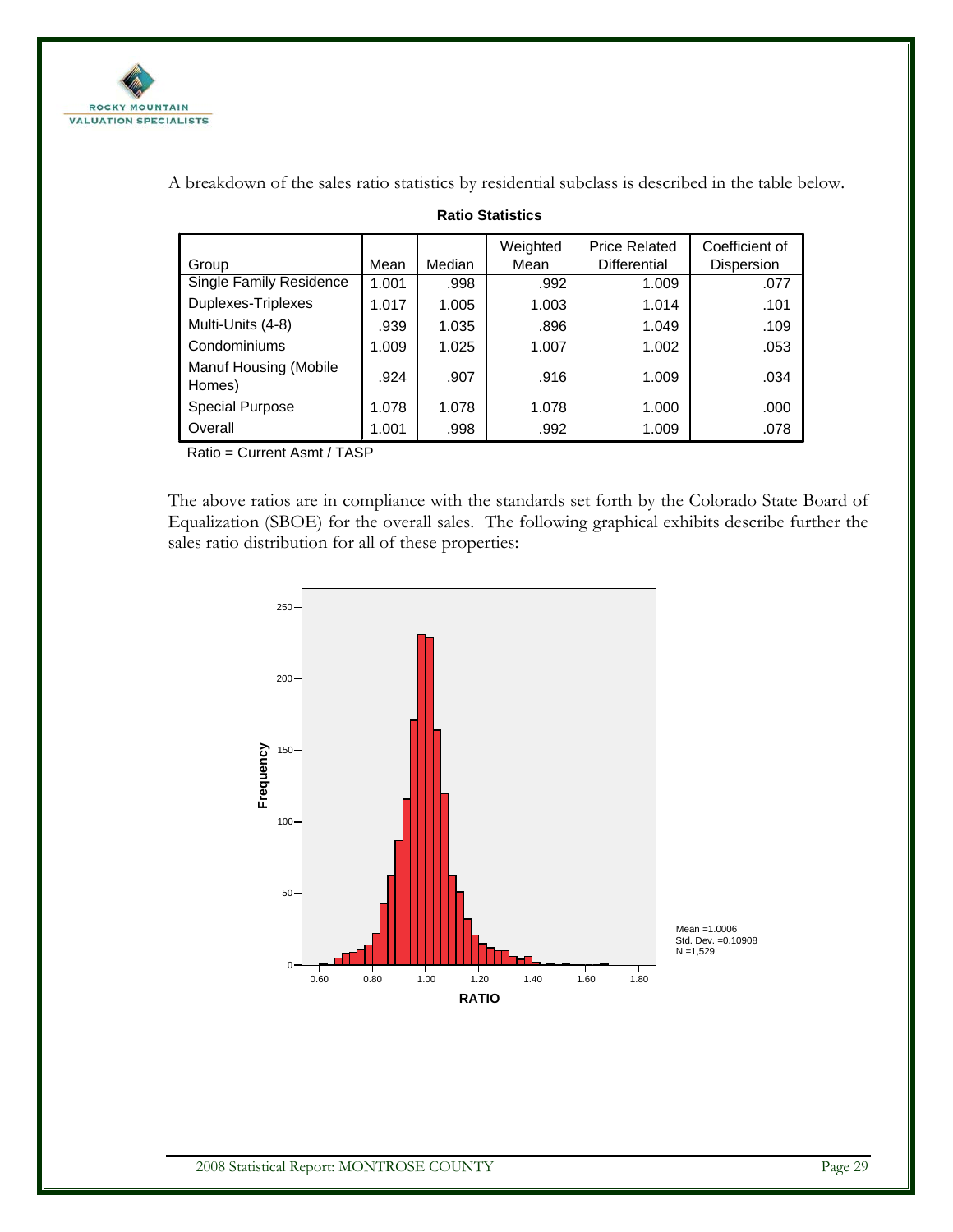



The above graphs indicate the distribution of the sale ratios are within state mandated limits, and that there are no significant price related differential issues.

### **Residential Market Trend Analysis**

We verified that market trending was accounted for in the residential valuations by analyzing the sale ratios over the 18 month time period. The following graph illustrates a horizontal pattern indicating no significant changes in sale ratios during this time period.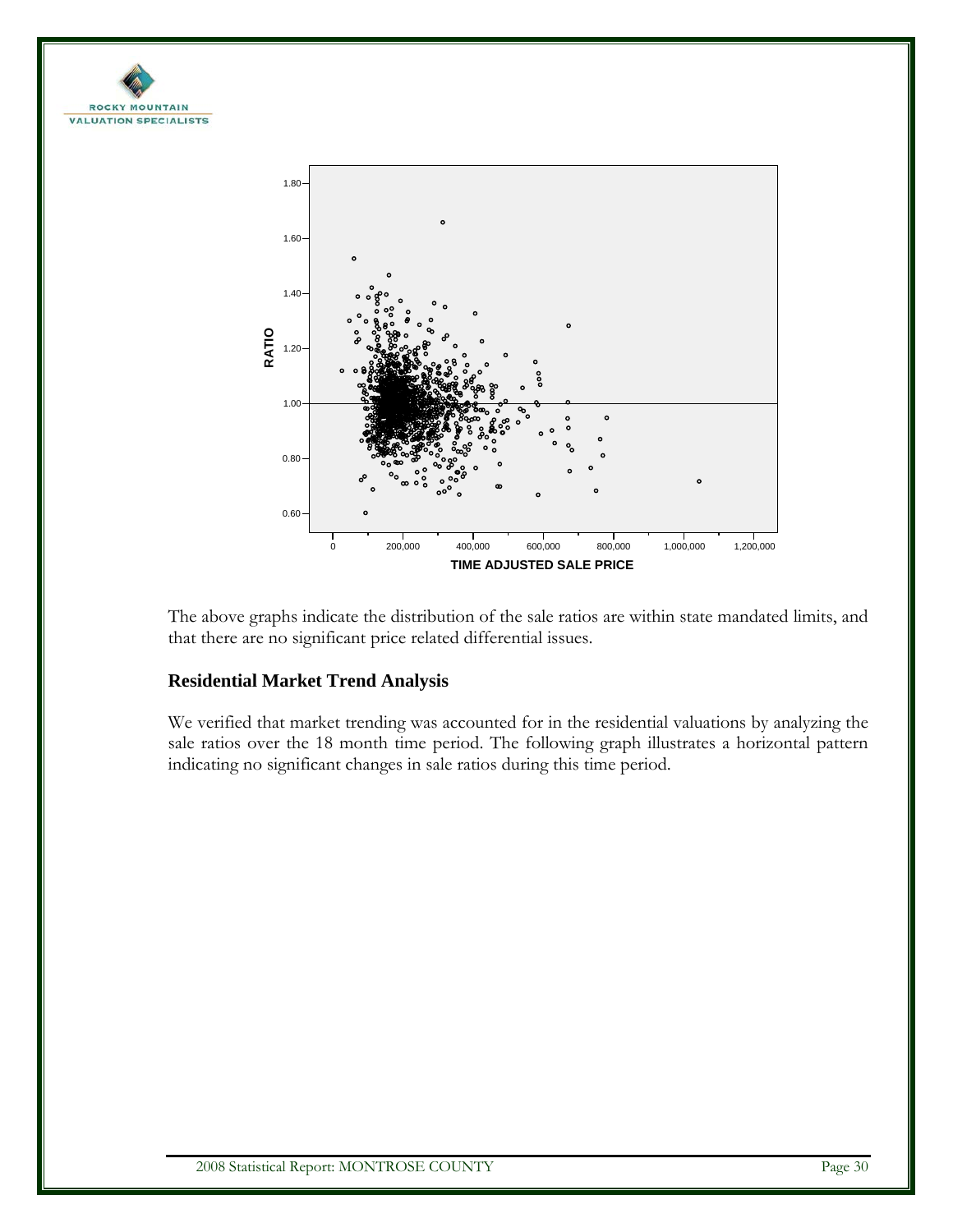



**Sale Ratio By Months**

### **Sold/Unsold Analysis**

For the 2007 revaluation year audit, an analysis was performed that confirmed the average unit values of the sold and unsold residential properties were similar. Since tax year 2008 is the intervening year, this relationship should not change. If there is no change in either category, the conclusions from the 2007 audit would also be applicable to the current year.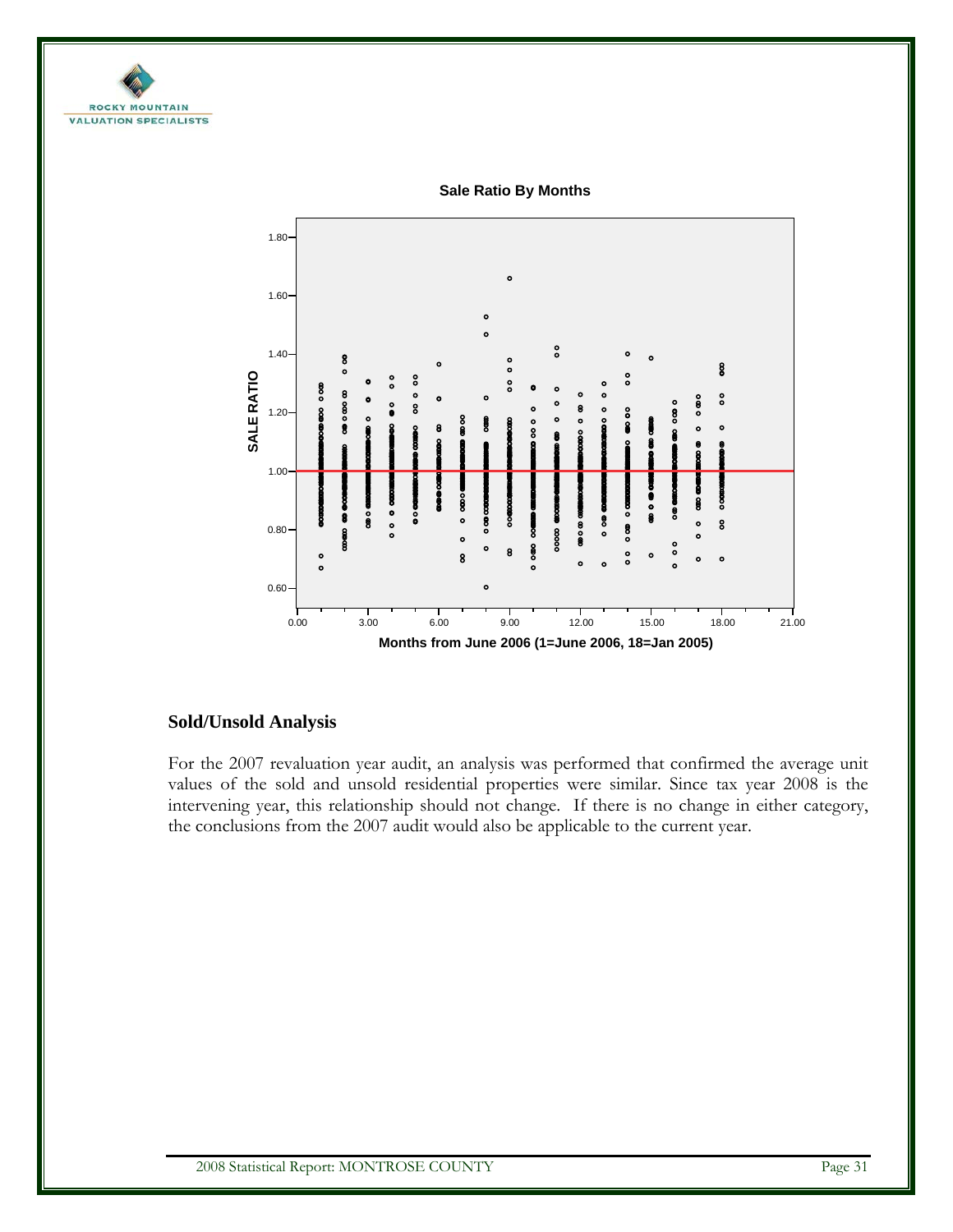

#### **Report**

| <b>CHANGE</b>                |                 |        |       |
|------------------------------|-----------------|--------|-------|
| <b>SUBCLASS CODE</b>         | <b>CATEGORY</b> | Median | N     |
| 1212 Single Family Residence | SOLD            | .0000  | 1,506 |
|                              | <b>UNSOLD</b>   | .0000  | 9,205 |
| 1215 Duplexes-Triplexes      | <b>SOLD</b>     | .0000  | 12    |
|                              | <b>UNSOLD</b>   | .0000  | 88    |
| 1220 Multi-Units (4-8)       | SOLD            | .0000  | 3     |
|                              | <b>UNSOLD</b>   | .0000  | 44    |
| 1230 Condominiums            | SOLD            | .0000  | 8     |
|                              | <b>UNSOLD</b>   | .0000  | 78    |

The above median percent change table of sold and unsold residential properties indicates there is no change in the residential subclass categories. Therefore, we can conclude that the analysis performed for the 2007 audit is also applicable for the 2008 tax year.

### **IV. COMMERCIAL/INDUSTRIAL SALES RESULTS**

For the commercial/industrial analysis, 67 sales between the dates of January 2005 and June 2006 were analyzed. A breakdown of the sales by subclass is listed below.

|       |                        | Frequency | Percent |
|-------|------------------------|-----------|---------|
|       | 2212 Merchandising     | 17        | 25.4    |
|       | 2215 Lodging           | 4         | 6.0     |
|       | 2220 Offices           |           | 10.4    |
|       | 2225 Recreation        |           | 1.5     |
|       | 2230 Special Purpose   | 14        | 20.9    |
|       | 2235 WareHouse/Strg    | 4         | 6.0     |
|       | 2240 Multi-Use $(3+)$  |           | 1.5     |
|       | 2245 Commercial Condo  | 12        | 17.9    |
|       | 3212 Contract/Service  |           | 1.5     |
|       | 3215 Manuf/Processing  | 4         | 6.0     |
|       | 3230 Industrial Condos | 2         | 3.0     |
| Total |                        | 67        | 100.0   |

#### **SUBCLASS CODE**

In order to perform a sales ratio analysis all commercial/industrial sales must reflect market conditions as of June 30, 2006. Based on an examination of the sales file, the county applied time adjustments to 3 sales within this sample. The remaining sales were not time adjusted.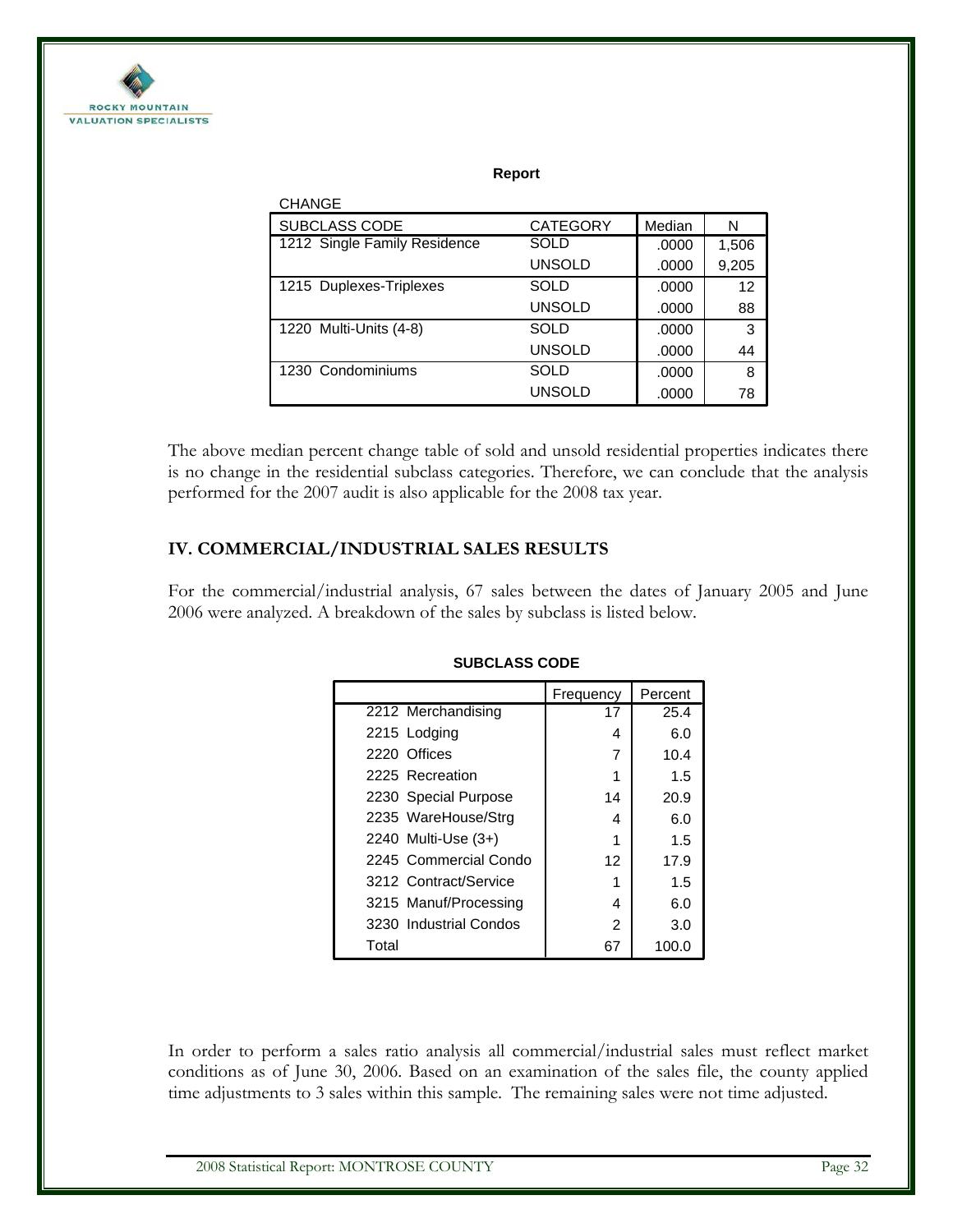

The following table outlines sales ratio statistics for commercial and industrial properties in Montrose County.

| Mean                              | .985  |
|-----------------------------------|-------|
| Median                            | .977  |
| Weighted Mean                     | .970  |
| Minimum                           | .623  |
| Maximum                           | 1.291 |
| <b>Price Related Differential</b> | 1.016 |
| <b>Coefficient of Dispersion</b>  | .098  |

**Ratio Statistics**

Ratio = Current Asmt/TASP

The above ratios are in compliance with the standards set forth by the Colorado State Board of Equalization (SBOE) for the overall sales. The following graphical exhibits describe further the sales ratio distribution for all of these properties:

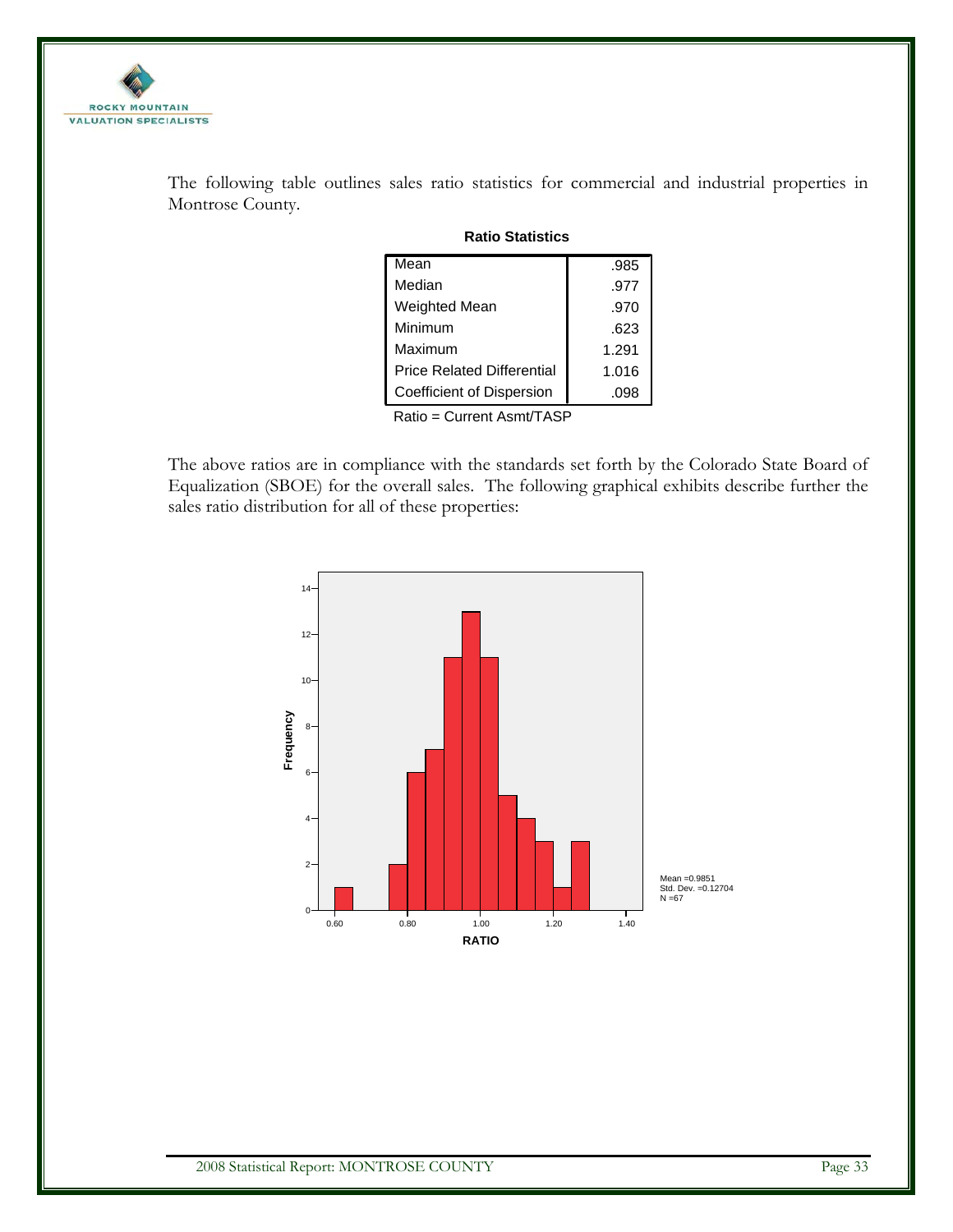



### **Commercial Market Trend Analysis**

The "Sales Ratio by Months" graph describes the sales ratios over the 18 month time period. This graph displays a downward trend in sales ratios (Current Value/ TASP) during this time period, implying there is inflation during the 18 month time period. However, when the sales ratios are regressed against time (months), the results indicate that a time adjustment is not significant at a 95% confidence level. Also, the weighted regression line does not fall outside the boundaries of .95 – 1.05. Therefore, the time trend conclusions from the 2007 audit are also applicable for the intervening year.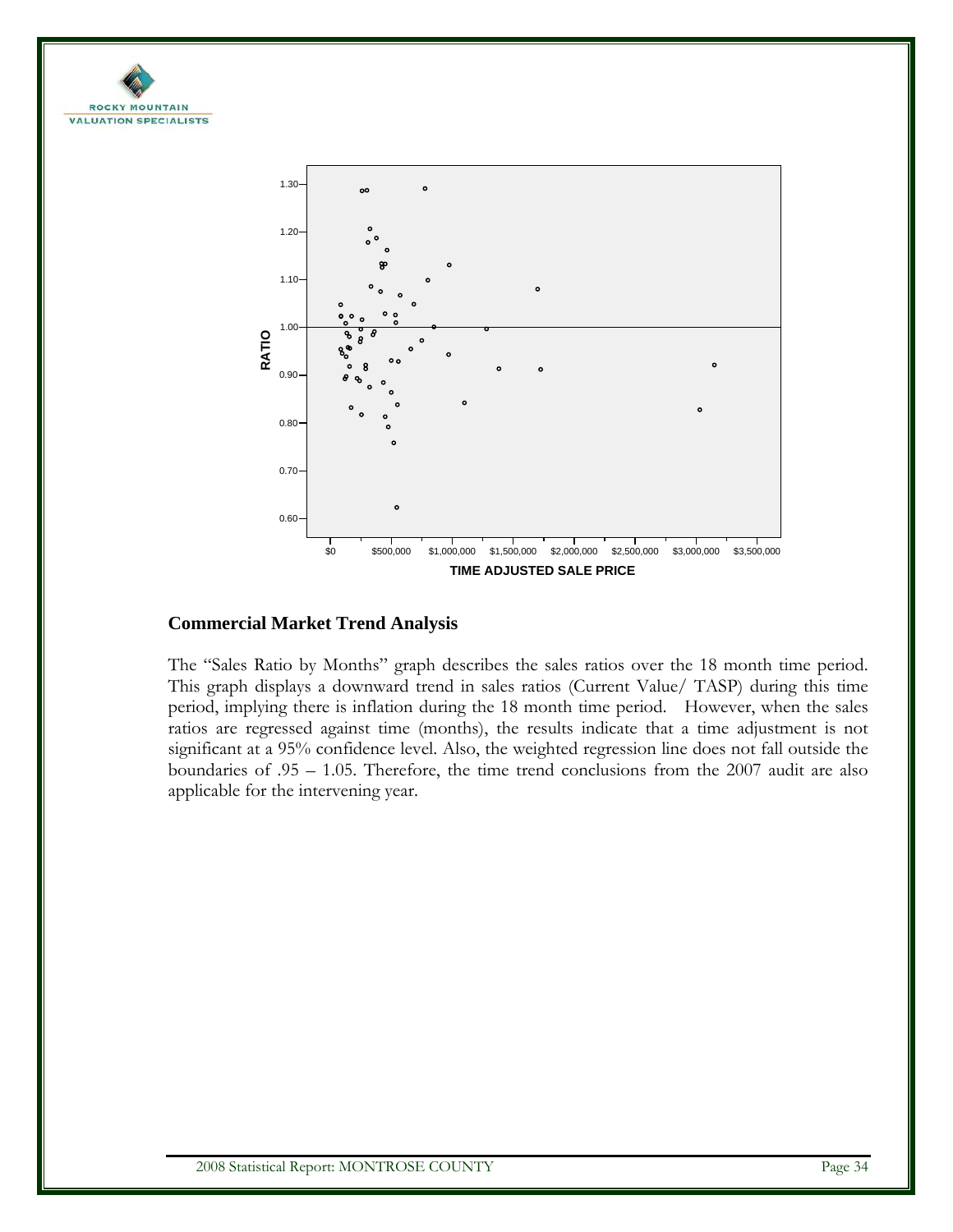



**Sale Ratio By Months**

### **Sold/Unsold Analysis**

For the 2007 revaluation year audit, an analysis was performed that confirmed the median change in value between sold and unsold commercial/industrial property was similar. Since tax year 2008 is the intervening year, this relationship should not change. If there is no change in either category, the conclusions from the 2007 audit would also be applicable for the current year.

#### **2007 - 2008 PERCENT CHANGE**

| <b>CHANGE</b>   |        |       |
|-----------------|--------|-------|
| <b>CATEGORY</b> | Median |       |
| <b>SOLD</b>     | .0000  | 67    |
| UNSOLD          | .0000  | 1.097 |

The above median percent change table of sold and unsold commercial/industrial property indicate there is no change in either category. Therefore, we can conclude that the analysis performed for the 2007 audit is also applicable for the 2008 tax year.

### **V. VACANT LAND SALE RESULTS**

For the vacant land analysis, 570 sales between the dates of January 2005 and June 2006 were analyzed. A breakdown of the sales by the current property type is listed below.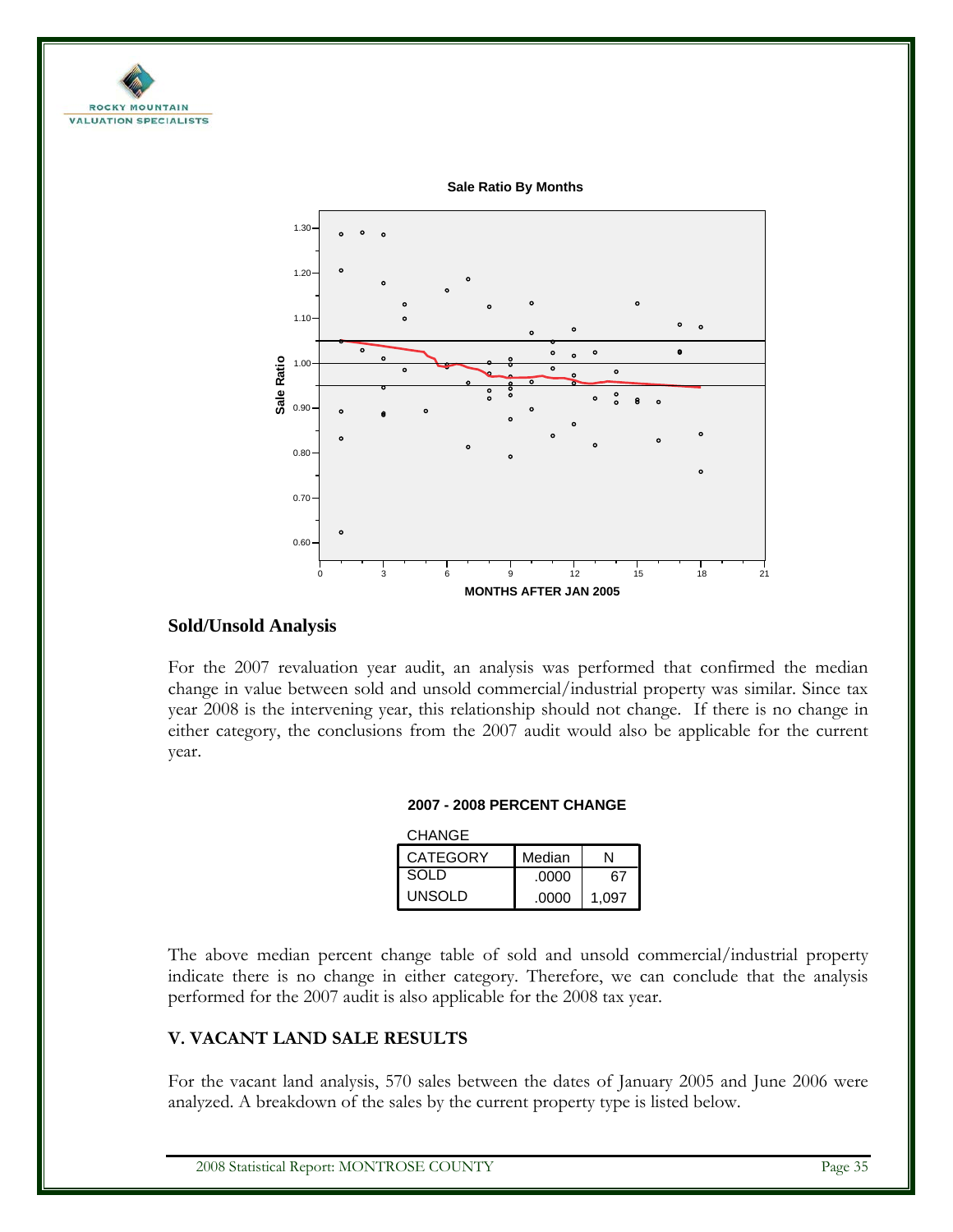

|                       | Frequency | Percent |
|-----------------------|-----------|---------|
| <b>VACANT LAND</b>    | 271       | 47.5    |
| <b>RESIDENTIAL</b>    | 282       | 49.5    |
| <b>COMMERCIAL</b>     | 13        | 2.3     |
| <b>INDUSTRIAL</b>     | 3         | .5      |
| MISSING ABSTRACT CODE |           | .2      |
| Total                 | 570       | 100.0   |

#### **PROPERTY TYPE**

Sales that were coded as vacant (271) were used in the vacant land sale ratio study. The remaining sales were excluded from the analysis.

In order to perform a sales ratio analysis all vacant land sales must reflect market conditions as of June 30, 2006. Based on an examination of the sales file, the county applied time adjustments to the majority of sales during this time period. The following graph illustrates the various time adjustment factors that were applied to the vacant land sales.





The following table outlines the sales ratio statistics for vacant land using the time trends developed by the county.

2008 Statistical Report: MONTROSE COUNTY Page 36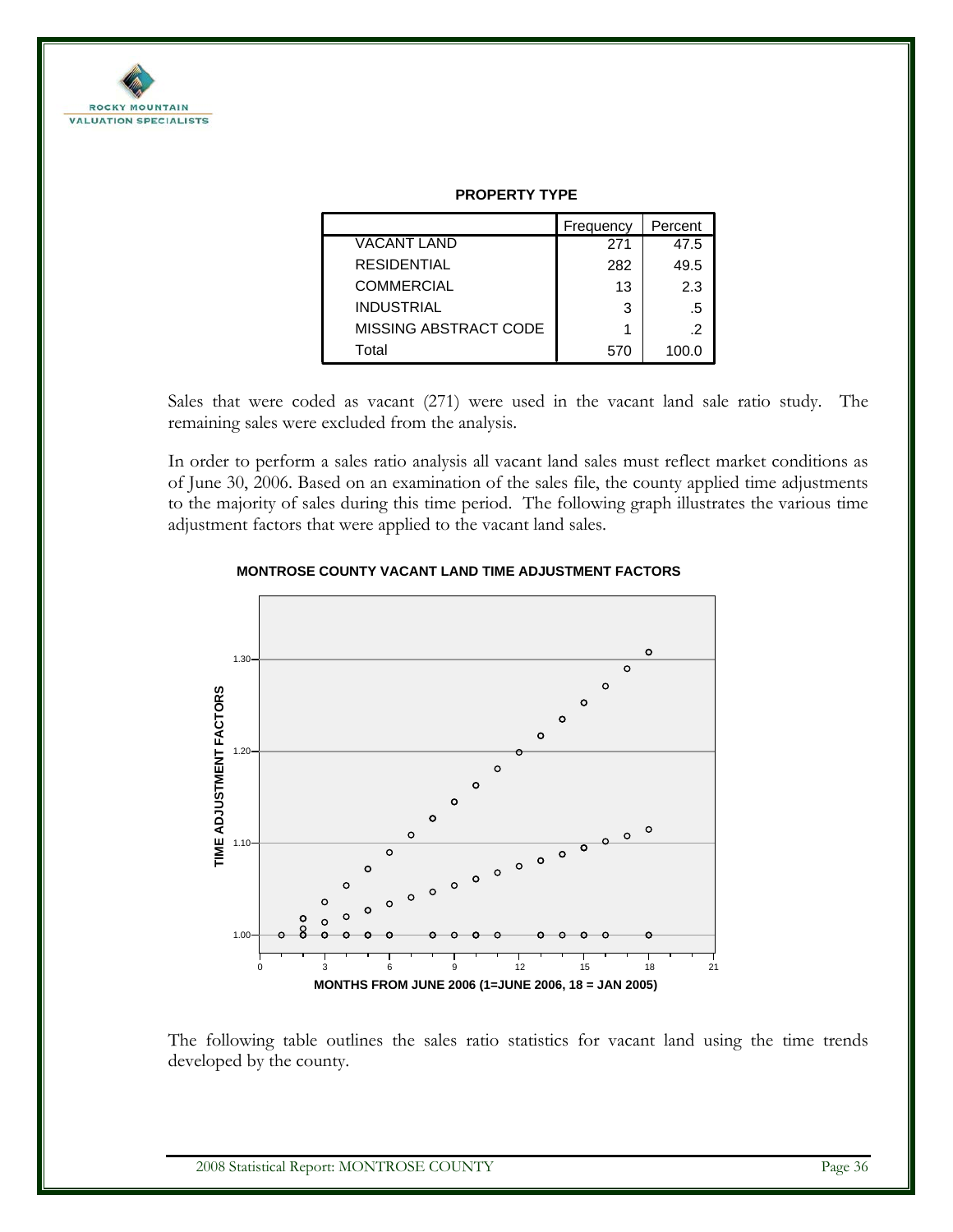

|  | <b>Ratio Statistics</b> |
|--|-------------------------|
|--|-------------------------|

| Mean                              | .938  |
|-----------------------------------|-------|
| Median                            | .957  |
| Weighted Mean                     | .904  |
| Minimum                           | .465  |
| Maximum                           | 1.848 |
| <b>Price Related Differential</b> | 1.038 |
| Coefficient of Dispersion         | .130  |
|                                   |       |

RATIO = Current Land Value / TASP

The above ratios are in compliance with the standards set forth by the Colorado State Board of Equalization (SBOE) for the overall sales. The following graphical exhibits describe further the sales ratio distribution for all of these properties:

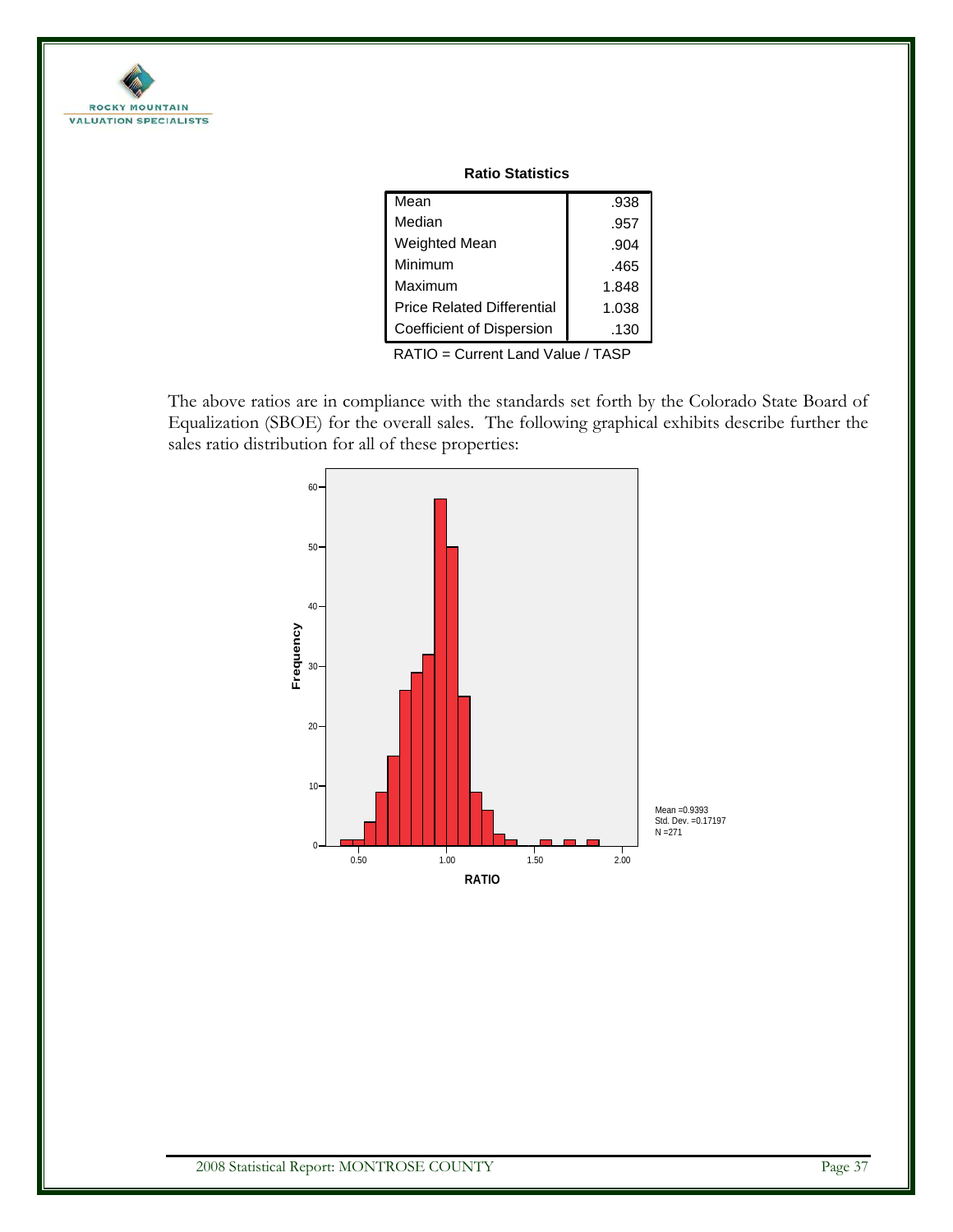



The above graphs indicate that the distribution of the sale ratios was within state mandated limits. However, based on the value of the price related differential (1.038) and confirmed by the visualization of the graph above, the sales ratios are regressive. In other words, as sale prices increase the corresponding sale ratios decrease.

### **Vacant Land Market Trend Analysis**

The "Sales Ratio by Months" graph describes the sales ratios over the 18 month time period. Based on an analysis of the ratios during the study period, there appears to be significant bias. The majority of the bias is the result of the sale ratio performance in the months of May and June 2006. The median sale ratio in these months is below 90%. This is a significant decrease in the median level of assessment from the sale ratios in the previous months. Since it is difficult to ascertain whether these shifts are representitve of changes in the market or represent a random under valuation, the trends developed by the county are acceptable for the intervening year.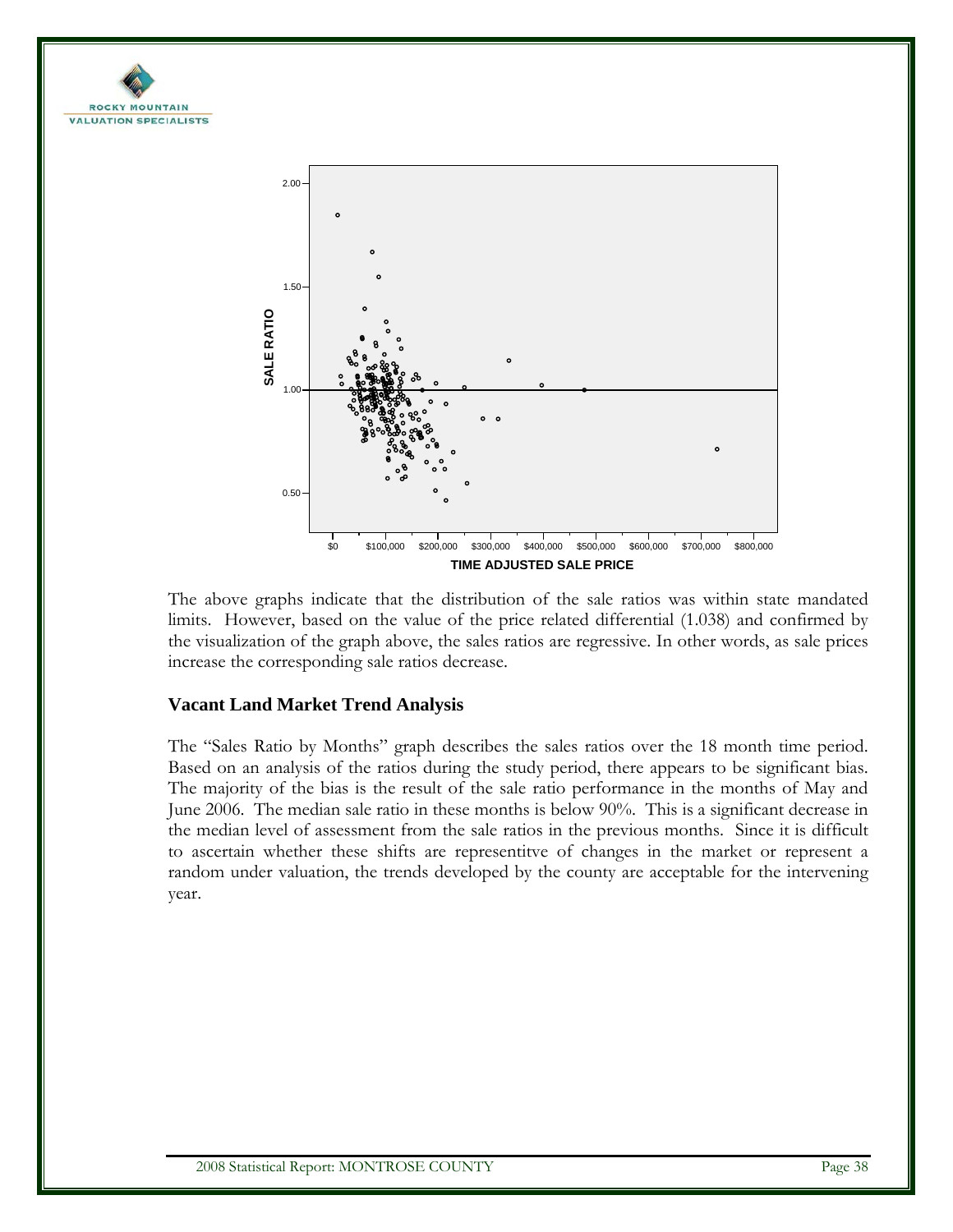



#### **2006 SALE RATIO BY MONTHS**

| <b>RATIO</b>     |                   |       |        |         |         |    |  |  |  |
|------------------|-------------------|-------|--------|---------|---------|----|--|--|--|
| <b>SALE YEAR</b> | <b>SALE MONTH</b> | Mean  | Median | Minimum | Maximum | N  |  |  |  |
| 2006             | January           | .9880 | .9671  | .70     | 1.67    | 13 |  |  |  |
|                  | February          | .9705 | .9630  | .81     | 1.12    | 14 |  |  |  |
|                  | March             | .9676 | .9922  | .55     | 1.29    | 15 |  |  |  |
|                  | April             | .9397 | .9571  | .66     | 1.26    | 9  |  |  |  |
|                  | May               | .8404 | .8613  | .61     | 1.06    | 19 |  |  |  |
|                  | June              | .8249 | .8163  | .47     | 1.07    | 17 |  |  |  |
|                  | Total             | .9126 | .9325  | .47     | 1.67    | 87 |  |  |  |

## **Sold/Unsold Analysis**

For the 2007 revaluation year audit, an analysis was performed that confirmed the median change in value between sold and unsold land was consistent. Since tax year 2008 is the intervening year, this relationship should not change. If there is no change in either category, the conclusions from the 2007 audit would also be applicable for the current year.